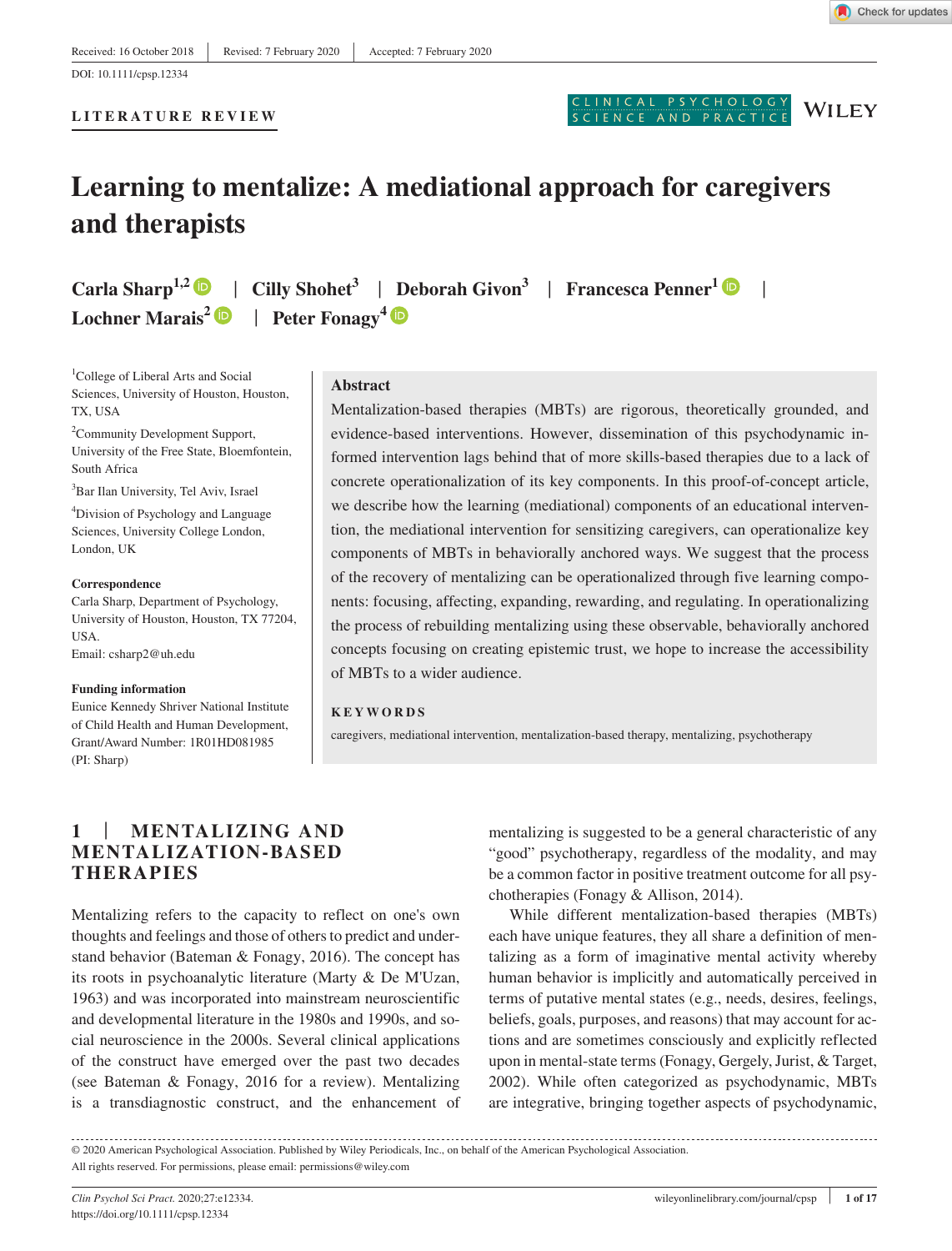cognitive-behavioral, systemic, and ecological approaches. MBTs are designed to stimulate mentalizing when it is ineffective or lost (Bateman & Fonagy, 2019). Mentalizing is ineffective and likely to be inaccurate when it is dominated by automatic, excessively self-focused, emotion-driven ideas or when it is excessively focused on others, overly cognitive, and reflective in a ruminative manner (Fonagy & Luyten, 2009). Treatment effects are achieved through restoring a balance between the different polarities of mentalizing (automatic versus controlled, self versus other, internal versus external, cognitive versus affective), by the therapist maintaining a "mentalizing stance." Through the use of this stance, therapists demonstrate their own interest in the mental states underpinning behavior, qualifying their own understanding and inferences (i.e., showing respect for the opaqueness of mental states), and demonstrating how such information can help clients make sense of their subjective experience. Thus, the MBT therapist will engage with, but is not primarily concerned with, content or narrative. Instead, through focusing on and engaging with mental states underpinning actions, the therapist helps the client to generate multiple perspectives to free the client from one or more nonmentalizing modes, including the teleological mode (physical action is seen as the only way to modify someone else's mental state), pretend mode (the mental world is experienced as decoupled from external reality), and psychic equivalence (a mind-state where the distinction between the contents of the mind and the external world is unclear). With improvement in mentalizing, the client is then able to experience an array of mental states (secondary or symbolic representations) and to recognize them as such (meta-representation).

Mentalization-based therapies have been successful in bringing psychodynamic thinking back into the mainstream, as evidenced by several randomized controlled trials (RCTs) and the recognition of MBT as one of the major treatment approaches to borderline personality disorder (BPD) in adults and adolescents (Cristea et al., 2017). RCTs have also been conducted for eating disorders (Robinson et al., 2016), comorbid antisocial personality disorder and BPD (Bateman, O'Connell, Lorenzini, Gardner, & Fonagy, 2016), and parenting (e.g., Slade et al., 2020; Suchman et al., 2017). Despite the popularity of the construct of mentalizing and the status of MBT as an evidence-based treatment, acceptance of MBT has been slower than that of cognitive-behavioral approaches, especially in the United States where there is a stronger emphasis on instructive, directive, and skills-based psychotherapies. The mentalizing construct has been described as "obscure" (Choi-Kain & Gunderson, 2008). Moreover, MBTs have been criticized for being too abstract and relying too heavily on expert supervisors who can translate dense psychodynamic based theory into practice (Hutsebaut, Bales, Busschbach, & Verheul, 2012). Hutsebaut et al. reported in their implementation study that MBT-trained therapists,

#### **Public Health Significance**

Despite a strong evidence base, the dissemination of mentalization-based and other psychodynamic therapies lags behind that of more skills-based therapies because of a lack of concrete operationalization of its key components. In addition, psychotherapies across modalities do not typically operationalize the learning components inherent in their theories of change. In this proof-of-concept article, we describe how the learning (mediational) components of an educational intervention, the mediational intervention for sensitizing caregivers (MISC), can operationalize key components of MBTs in behaviorally anchored ways. We describe five learning components: focusing, affecting, expanding, rewarding, and regulating that together explain how mentalizing and learning are fostered not only in the therapeutic relationship, but also in the parent–child and trainer–trainee relationship. As such, we elaborate important common factors underlying the process of learning through relationships.

after training, felt insufficiently prepared to apply their new knowledge and skills to deal with everyday changing situations in their setting. MBTs include some skills-based learning (e.g., "stop and rewind," "contrary moves"), and general strategies, such as increasing mentalizing flexibility by shifting discourse across polarities. However, the core of MBT, like most psychodynamic therapies, is nondirective and noninstructional. It is a fundamental part of the theoretical model underpinning MBT that consciously instructing mentalizing will not lead to sustainable change, but to what is termed "pretend mode"—that is, the use of mental-state language where ideas form no bridge between inner and outer reality and the mental world appears decoupled from external reality (Fonagy et al., 2002). Such pseudomentalizing reflects the dominance of explicit mentalizing without the counterbalance of intuitive and nonfocally conscious processes generating belief-desire reasoning (Fonagy & Luyten, 2009). Pretend mode, which often manifests as discourse in which groundless inferences are made about (and from) mental states, is experienced as meaningless, inconsequential, often lacking in affect, ruminative, and circular. For this reason, historically, MBTs eschewed explicit training or teaching of mentalizing and adopted an implicit behavioral change model that has more to do with promoting "common factors" across psychotherapeutic modalities (Wampold, 2015). MBT also places emphasis on a therapeutically generated hypothetical change in social communication patterns of increased trust across the spectrum of the client's interpersonal experience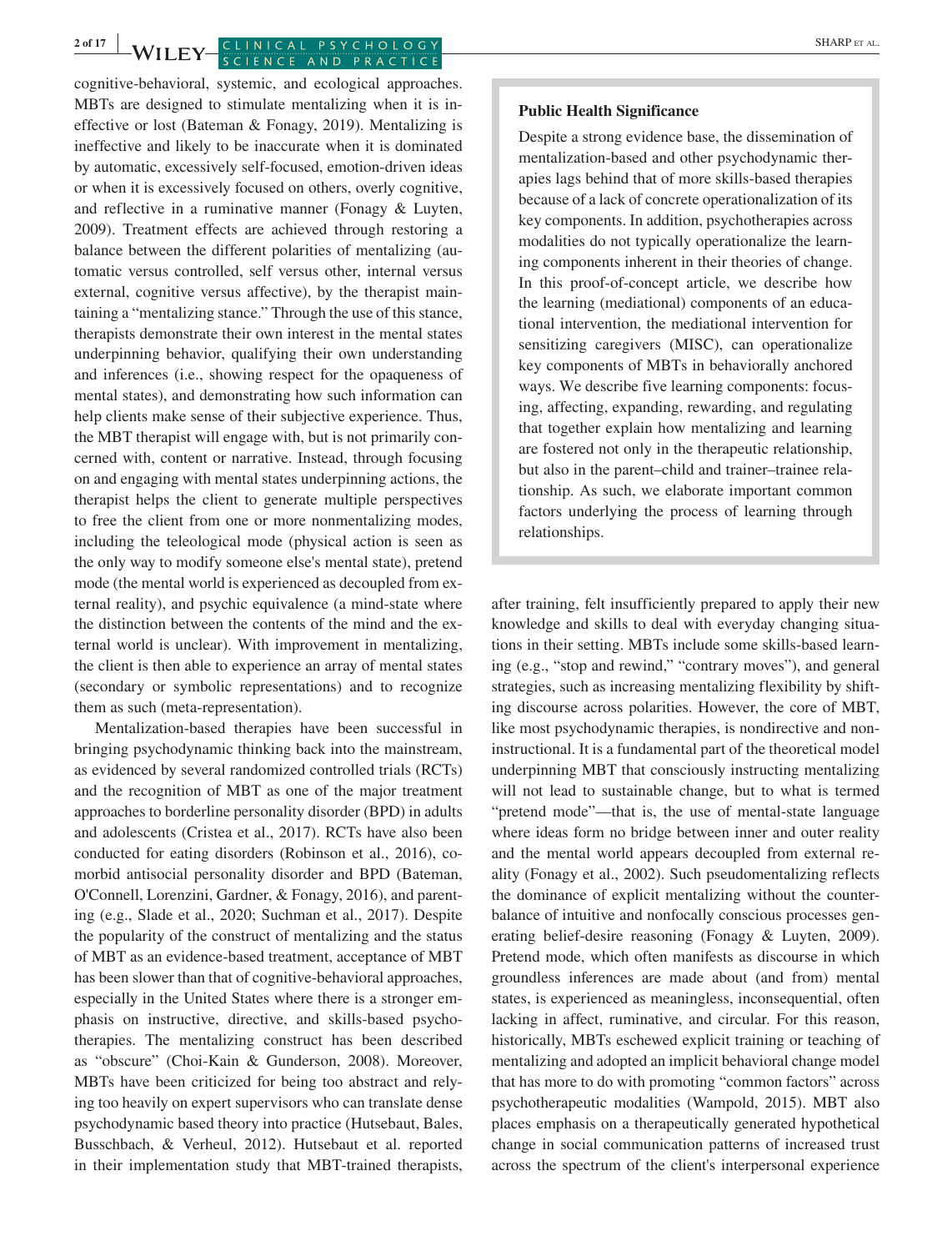(Fonagy & Allison, 2014). As a consequence of this lack of specificity, MBTs may be difficult for novice therapists to learn. Moreover, MBT manuals suggest openness, high cognitive flexibility, intellectual humility, low rigidity, adaptability, and high tolerance of uncertainty as key ingredients of the mentalizing stance, but granular-level, behaviorally anchored guidance is not provided on how to achieve these. Concrete protocols may be needed to reduce therapists' uncertainty and anxiety.

In partial response to this need, MBTs have begun to incorporate directive elements of psychoeducation to more explicitly teach mentalizing (Bateman et al., 2016; Karterud, 2015) or create a mentalizing culture to instill implicit mentalizing (Karterud, 2015). While useful, the MBT approach remains challenged by the need to provide a formal programmatic framework that is readily executed by therapists with varying levels of experience. Such a protocol needs to be able to generate genuine mentalizing rather than a pretense of explicit mentalizing, which is voluntarily superficially evidenced by the client in compliance with the therapist's instructions. MBTs must be able to engender a robust strategy for implicitly incorporating mental states spontaneously and effectively in a variety of social actions. In line with this tenet, we grapple with the question of how to teach people to mentalize without *explicitly* teaching them, and without relying heavily on expert supervisors who can translate dense psychodynamic based theory into practice—therefore, learning to "mentalize from the inside out." Consistent with the ethos of implicit learning, the current article suggests that effective mentalizing can be taught implicitly without instruction by operationalizing the process, adopting an innovative set of strategies based on concepts of social learning rooted in the work of Lev Vygotsky (1978). We propose a framework based on theory and practice from an intervention developed in educational psychology: the Mediational Intervention for Sensitizing Caregivers (MISC; Klein, 1996). MISC was originally designed to improve children's outcomes by enhancing flexibility of mind and the capacity to learn. As such, MISC is grounded in Feuerstein's (1979) theory of cognitive modifiability and is delivered by operationalizing the components known to open up the capacity to learn. As we will suggest, when the MISC learning (mediational) components are applied in social interactions, the end result is a mentalizing stance that in essence fortuitously ensures the integration of these two independently elaborated approaches. In short, we posit that this imbrication enables MISC mediational (learning) components to provide granular-level, behaviorally anchored, observable actions that promote balanced mentalizing, minimizing the risk of pseudomentalizing. We view learning as a common factor of change. However, learning is not typically operationalized in any sophisticated way in psychotherapy. By demonstrating how MISC components can be used to operationalize key elements serving the therapeutic

**EXAMPETAL.**<br>
SCIENCE AND PRACTICE WILEY 30117

goal of enhancing mentalizing in MBTs, we hope to offer a more practical, yet implicit (as opposed to psychoeducational) approach to teaching mentalizing in a variety of contexts, including mentalization-based therapist training, caregiver interventions, and psychotherapy with clients. We suggest that the MISC paradigm engenders implicit changes in ways of thinking that, in turn, empowers the capacity to learn in social situations. MISC and MBT share an orientation to increasing receptivity to learning and facilitating cultural transmission of knowledge (Tennie, Call, & Tomasello, 2009).

We begin by discussing the theoretical and conceptual overlap between MBTs and MISC, both of which are grounded in attachment theory, but move beyond it into the domain of learning and education. As we will elaborate, social learning is a functional consequence of relationship building. While arguably rooted in attachment, the mechanisms involved take the process significantly beyond Bowlby's (1969) notion of protection.

#### **2** | **LEARNING TO MENTALIZE: AN ATTACHMENT-BASED FORMULATION**

#### **2.1** | **Attachment and parental mentalizing**

Fonagy et al. (2002) attachment-based theory of mentalization offers a coherent framework for understanding the mechanisms by which sensitive caregiving results in positive socioemotional outcomes, or conversely, how suboptimal early caregiving results in negative outcomes. According to mentalizing theory, to achieve positive outcomes, caregivers engage in mentalizing. Thus, in the same way that the MBT therapist mentalizes a client in order to repair mentalization capacity in the client, the parent makes use of mentalizing to instill mentalizing capacity and affect regulation in the child. Parental mentalizing or reflective functioning (RF; Fonagy, Target, Steele, & Steele, 1998, 2002; Slade, 2005) inherently implies an acknowledgment of the child's autonomy at the very instance when it is challenged.

Consider, for instance, an everyday example between a caregiver and child around homework. A mother, arriving tired at home after work, finds that her 8-year-old daughter had not completed her homework as previously agreed upon. The mother puts down her bag, sighs, and looks at her daughter, who is sitting in front of the television watching a favorite show. "What?" says her daughter. Mom responds by saying "You know what." Her daughter appears baffled. Mom sighs again and reminds her daughter in a somewhat exasperated tone that they agreed at school drop-off that the daughter would complete her homework at after-school care. Her daughter explains that she forgot and mom says,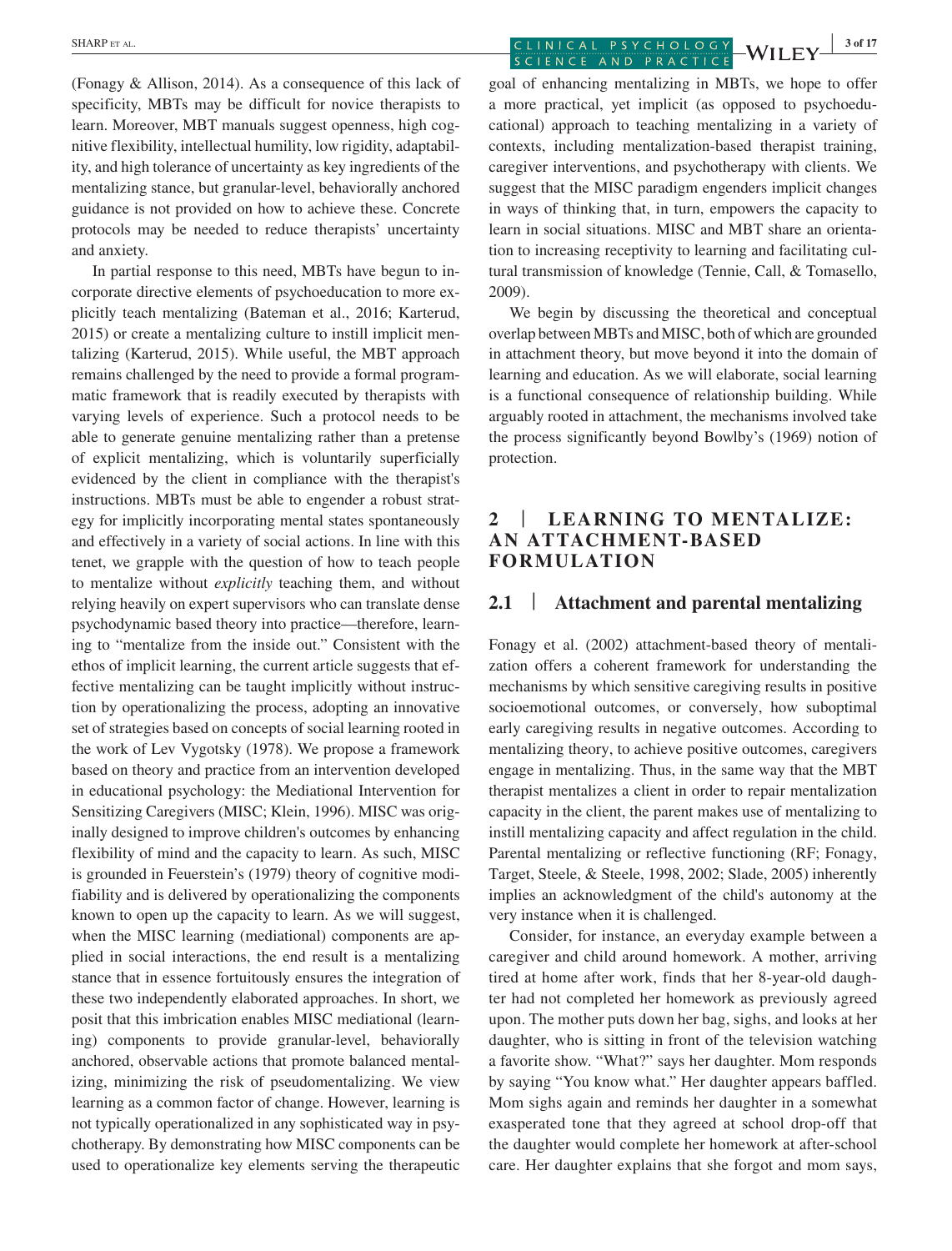"Well, that's not good enough. Go sit down now and do your homework while I start dinner. No buts! Now! Go sit down." The daughter becomes distressed and says that she wants to finish her show. Mom becomes more exasperated and says, "I don't want to be saddled with your homework after dinner. Do it now! Or no more television for you for the rest of the week." By now, the daughter is crying and runs off to her room.

This example demonstrates a caregiver's challenge in mentalizing her child when her own internal resources are low. When internal resources and assets are limited, it is common for caregivers to take shortcuts, which potentially disregard the child's agentive self (autonomy). In this example, the mother is tired and perhaps emotionally hypersensitive to this issue, and this combination explains why through imbalanced mentalizing (seeing her own but not the child's position) she shows limited reflection and adopts a solution based purely on outcome (teleological mode)—the fastest way in which the mother sees the homework problem being solved is by making her daughter sit down to do it. The mother's desire to get the homework done usually comes from a noble source that is, most mothers have good intentions. She wants her daughter to do well at school because she knows that a good education will facilitate a bright future. Perhaps the mother did not have similar opportunities growing up. But the intense emotion triggered gives rise to dysregulated catastrophizing automatic thoughts experienced in psychic equivalence mode. The result of the shortcut, however, is a shutdown of mentalizing in teleological mode where only outcomes matter, and action replaces thought in mother and daughter alike. This mutual shutdown in turn results in goals not being accomplished (the homework is still not done), the daughter feeling upset and crying, and the mother feeling even more emotionally depleted.

The mentalizing stance provides the mother with an alternative to the shortcut, a balanced, more conscious reflection would enable her to slow down the interaction (Fonagy & Luyten, 2016) and move herself and the daughter to a place where more alternatives are available. In other words, by discerning difficulties with automatic responding, the mother reflects deliberately, to identify where the child is mentally at that moment. This helps the mother to slow down the interaction and treat the child as a conscious agent with thoughts, feelings, needs, and desires different from her own (Sharp & Fonagy, 2008). We believe that through this kind of parental mentalizing that mentalizing capacity, autonomy, and self-regulation are fostered in the child because the child's mind is "minded" (Fonagy et al., 2002). To operationalize mentalizing-in-the-moment, Fonagy and colleagues describe the process of slowing down the interaction through "affect focus," contingent communication/interaction, and the use of ostensive cuing. This is referred to as "affect mirroring," meaning that the caregiver's ability to respond

with contingent, marked, and ostensive affective displays of their own experience in response to their child's subjective experience facilitates the child's development of coherent second-order representations of their subjective experience (Fonagy & Luyten, 2016; Kim, 2015). Caregivers' communications are *marked* when they demonstrate that they understand the child's internal state, while concurrently signaling that their expression concerns the child, not themselves. This is achieved by the caregiver modifying (e.g., exaggerating, slowing down) their display of the child's affect, rendering it perceptually distinguishable from her expression of their own affect.

Marking affect also has a communicative function of drawing the child's attention to the caregiver's intent to communicate. In general, this attitude is demonstrated with a type of social cue termed ostensive communicative cues (Csibra & Gergely, 2011), which include making direct eye contact with the child, slightly tilting the head toward the child, speaking with a "motherese" intonation, and calling the child by name. These ostensive cues are understood to manifest the caregiver's pedagogical intention, signaling to the child that the caregiver's expression concerns the child and what is unfolding within him/her (Kim, 2015). In other words, through affect mirroring, the caregiver is understood as signaling to the child that she is about to "teach" him/her something, to communicate information that is relevant and potentially useful in contexts beyond the current one. Over time, through contingently matched affect mirroring that is gradually internalized, the child first develops an awareness of his/her subjective internal state, which sets the stage for increasing self-awareness, increasing control of internal states, and, ultimately, self-regulation. Empirical research across developmental stages, outcomes, and settings supports the importance of parental mentalizing for child socioemotional development (Sharp & Fonagy, 2008).

#### **2.2** | **Epistemic trust**

In a recent extension of this description, Fonagy and colleagues have introduced the construct of epistemic trust (Fonagy & Allison, 2014; Fonagy & Luyten, 2016). This extension is highly relevant to the thesis we propose in this article, because epistemic trust is understood to foster the child's ability to discern the safety of the social context for learning. Grounded in 30 years of developmental research (e.g., Csibra & Gergely, 2009, 2011; Gergely & Csibra, 2003; Sperber et al., 2010), the mentalizing stance is suggested to facilitate epistemic trust in others. Trust is defined as "an individual's willingness to consider communication conveying the knowledge from someone as trustworthy, generalizable and relevant to the self" (Fonagy & Luyten, 2016, p. 766). Epistemic trust catalyzes learning. It is a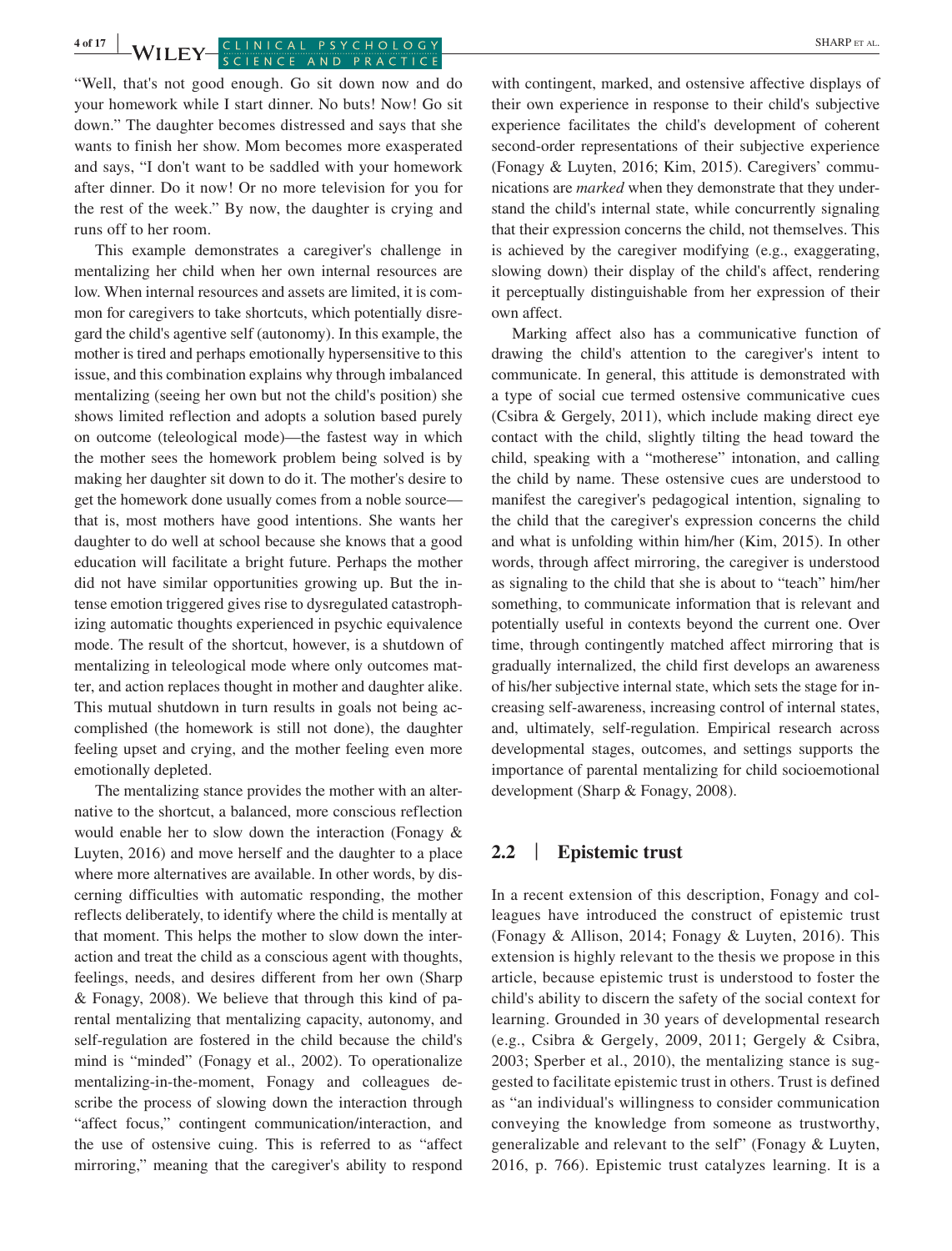biological signal that conveys that knowledge about to be passed on is reliable since it comes from a trusted source. In an attachment context of background security, an individual will be more likely to learn from their caregiver (Harris & Corriveau, 2011). Epistemic trust contributes to resilience in a child, enabling adaptation to changing environments and protecting the child from the development of psychopathology as he/she matures.

The interdependent processes of attachment, sensitive caregiving, parental mentalizing (affect mirroring), and epistemic trust ensure effective social functioning and openness to social learning. The disruption of these systems is assumed to cascade, with adverse childhood experience undermining both the opportunity to develop mentalizing and the ability to remain flexible in terms of social adaptation, generating vulnerability to automatic thinking and an apparent rigidity in terms of behavior. Thus, limitations of mentalizing capacity create the potential vulnerability for a variety of psychological disorders, in particular those that involve pathology of the self and interpersonal relatedness (for reviews, see Sharp, Fonagy, & Goodyer, 2008; Sharp & Venta, 2012)**.** Of these, and in the context of the original development of MBT, BPD is seen as the paradigmatic disorder. Indeed, over a decade of empirical research demonstrates mentalizing impairment in BPD (Fonagy & Luyten, 2009, 2016; Jeung & Herpertz, 2014; Sharp, 2014; Luyten, Campbell, Allison, & Fonagy, 2020). Mentalization-based theory and empirical work suggest that attachment trauma, whether real or perceived, obliterates epistemic trust, closing off the most important channel for receiving self-relevant information about the world. It stifles learning about the mind, depriving the individual of the "felt security of knowing" about the self, others, and the world. The result is an impoverished agentive self and a personality structure that is unstable and vulnerable to external events. In the absence of a solid center that can flexibly respond to the environment, the individual with BPD rigidly holds on to the same response, irrespective of a changing context. Rigid inflexibility in responding and adapting alternative positions in response to a changing context has been identified by most theories of personality and personality pathology as central to the definition of a personality disorder (Beck, Freeman, & Davis, 2004; Kernberg, 1984; Luyten & Blatt, 2011; Rogers, 1961) and can be seen as a failure to appropriately and flexibly respond to new information (Fonagy & Sharp, 2015), akin to Bayesian updating. In life, there are few things as unpredictable as our interpersonal interactions, which rely on myriad stochastic variables acting together. For the individual with BPD, updating of information does not take place as new information flows into the system, because "epistemic freezing" (Kruglanski & Webster, 1996) or "epistemic petrification" (Fonagy & Allison, 2014) has occurred. The individual does not know

**SHARP ET AL. 5 of 17**<br>**5 O L I N I C A L P S Y C H O L O G Y S O L I L E Y 5 of 17**<br>**5 O L I N I C A L P S Y C H O L O G Y W I LEY** 

whom to trust and closes him/herself to socioemotional learning, leading to feelings of intense abandonment and aloneness.

The extension of MBT theory to include epistemic trust not only makes BPD (and other attachment-related disorders) partly a disorder of impaired social learning, but it puts learning front and center in understanding mentalizing. In this proof-of-concept article, we capitalize on this new development to introduce an approach to learning (a mediational approach) that extends these concepts by describing the learning environment that has been empirically shown to increase the potential for learning in vulnerable populations. This extension of MBT theory and practice achieves two important outcomes: (a) It demonstrates the value of the mentalizing-based theory conceptualization of learning by showing its ability to explain the effectiveness of an important intervention program; (b) through creating this bridge, an integrated framework is created for applying these principles of learning not only to the clinical practice of MBT, but also to the training of MBT therapists. In particular, as we will show, MISC elaborates ostensive cuing, epistemic trust, and mentalized affectivity (Jurist, 2005), by operationalizing, refining, and defining the components of interactions that facilitate learning.

Before introducing MISC, we wish to point out again that the attachment origins of mentalizing and the therapeutic process of MBT are inextricably linked, making MBT at its core developmental (Fonagy & Luyten, 2009). Just as the caregiver mentalizes the child to promote mentalizing and build epistemic trust and resilience, so does the MBT therapist with the client, and so does the MBT supervisor with a trainee. We highlight this point to suggest that the MISC model can be used to promote mentalizing across various agents engaged in mentalizing.

## **3** | **LEARNING TO MENTALIZE: A MEDIATIONAL APPROACH**

Earlier, we pointed out the challenges in helping caregivers and therapists effortfully develop a mentalizing stance. Like most attachment-based interventions or other psychodynamic approaches, the affective/emotional components of MBT are well articulated. However, while such approaches are assumed to instill epistemic trust and open up to social learning, the putative learning processes and strategies are not articulated in a detailed way, at least not as espoused by any theory of learning. Moreover, while the goal of a mentalizing stance has been described, progress toward it is less comprehensively operationalized, which makes it difficult for parents, therapists, and trainers to know "how to learn to mentalize." Central to our current argument, the mechanism of action of MBT can be explicated only in very general terms and the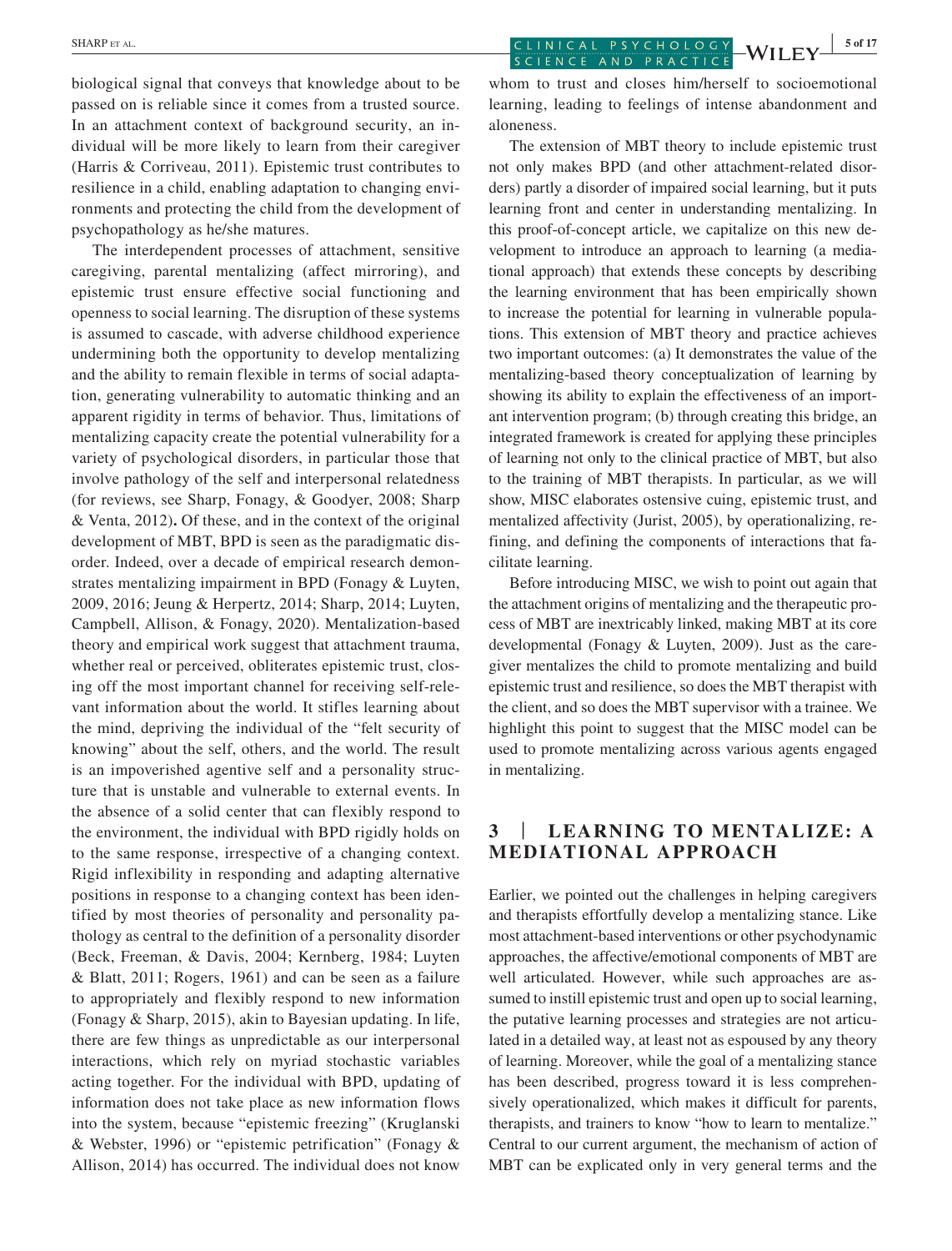mechanisms whereby therapeutic gain is achieved remain, as is often the case (Kazdin, 2007), unexplored. Indeed, tools to assess mentalizing such as the Reflective Functioning Scale (Fonagy et al., 1998), and parental mentalizing tools such as the Parent Development Interview (Aber, Slade, Berger, Bresgi, & Kaplan, 1985) tap into *representations* of relationships with attachment figures, and not behaviorally anchored interactive processes of mentalizing in the here-and-now. Behavioral measures such as maternal mind-mindedness (Meins, Fernyhough, Fradley, & Tuckey, 2001), while well operationalized, cover only selected aspects of a mentalizing stance (frequency of mental-state language and synchrony). Other gold-standard measures of mentalizing capacity such as the Movie for the Assessment of Social Cognition (MASC; Dziobek et al., 2006) may be ecologically valid, but are not self-relevant and assess mentalizing capacity more globally.

In general, these measures of mentalizing fail to capture the working mechanisms of therapies and cannot establish that a mediator is indeed a causal factor in the recovery process. The measures are unable to show a temporal and/or a dose–response relationship between mentalizing and an outcome and evidence a strong theoretical framework (Cuijpers, Reijnders, & Huibers, 2019). In this regard, there has been a recent interest in developing tools for assessing RF as it occurs in real time (Ensink et al., 2013; Horz-Sagstetter, Mertens, Isphording, Buchheim, & Taubner, 2015; Josephs, Anderson, Bernard, Fatzer, & Streich, 2004; Karlsson & Kermott, 2006; Karterud, 2015; Karterud et al., 2013; Moller, Karlgren, Sandell, Falkenstrom, & Philips, 2017; Oppenheim, Koren-Karie, & Sagi, 2001; Suchman, Rosenberger, & DeCoste, 2010; Talia, Miller-Bottome, & Daniel, 2017). While these tools attempt to operationalize mentalizing in interactional contexts in global terms, they fall short of stepping outside the narrative frame and fail to provide a granular breakdown charting the process steps toward (re-) establishing mentalizing. We propose here that adopting the framework empirically elaborated in MISC (Klein, 1996) will provide a significant step in delineating the MBT therapeutic process with greater precision. MISC and its associated assessment tool, which offers a frame-by-frame coding system of behavioral interactions, provide exactly the granular level of assessment and intervention guidance that has been absent from MBT, and allow the elaboration of a behaviorally anchored and clearly defined set of mechanisms motivating the intervention as they occur in the here-and-now interaction between two people.

#### **3.1** | **Background to MISC**

The MISC manual was first published about 20 years ago by Klein (1996) as a semi-structured, video-feedback educational intervention specifically geared toward low-resource environments. Figure 1 provides a visual representation of MISC's conceptual framework and may be helpful in interpreting the discussion of MISC that follows below.

The acronym MISC stands for both the process and the objective of the intervention. The objective of the intervention is to help children become more intelligent and sensitive (socially competent) children (MISC). Klein's definition of sensitivity is auspiciously aligned with a conceptualization of mentalizing as the ability to understand one's own and others' emotions and respond in a way that will promote one's own well-being and that of others. The process through which this objective is achieved is also represented by the same acronym



**FIGURE 1** The conceptual model guiding the Mediational Intervention for Sensitizing Caregivers (MISC)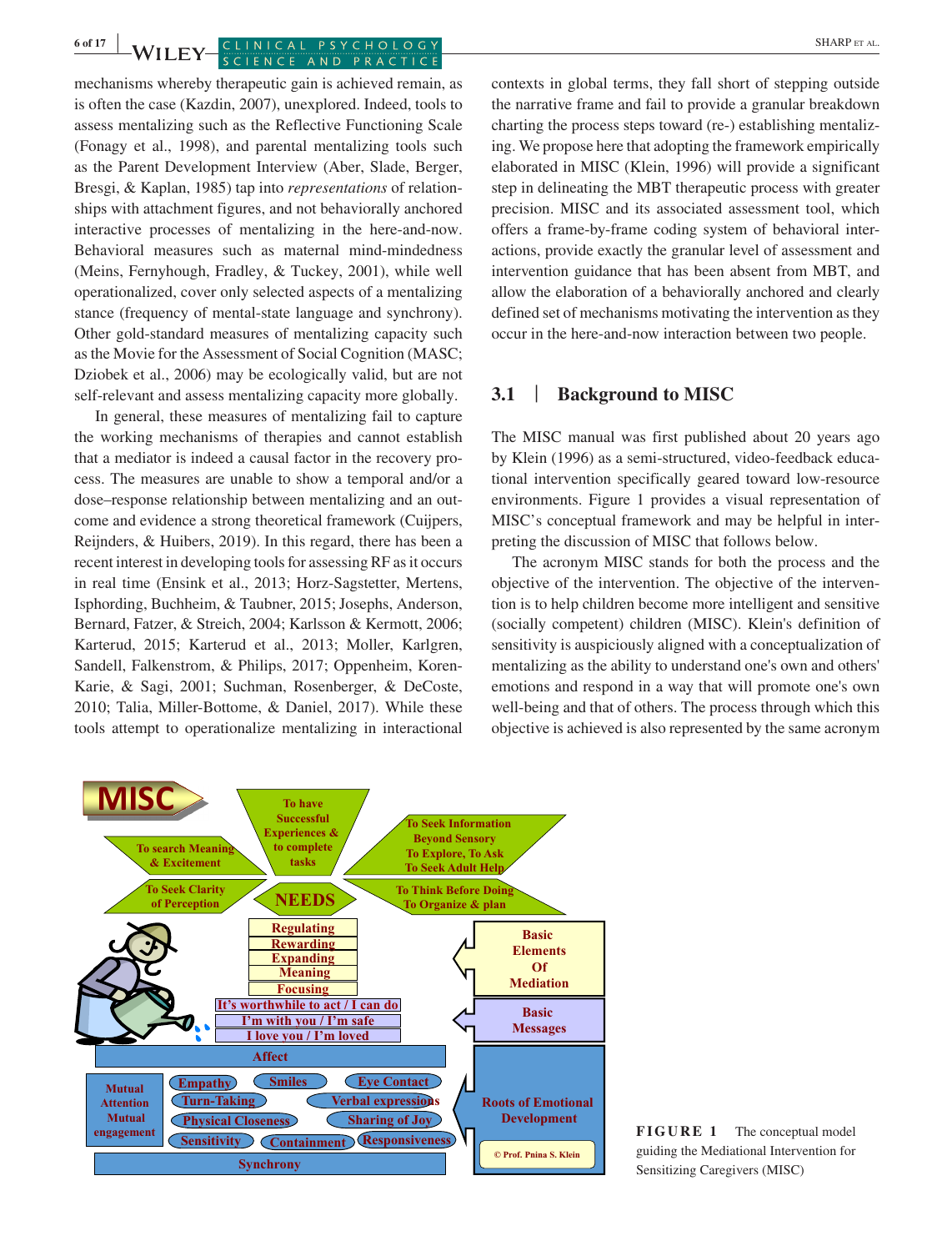MISC—that is, caregivers mediating the subjective experience of children. MISC was designed to clarify the process that generates immediate learning experiences for the child. MISC elaborates at a granular level the characteristics that result in the "literacy of interaction."

The starting point for the development of MISC was Klein's observation that, notwithstanding considerable differences between cultures regarding what is perceived as the "ideal child" or the "good parent," flexibility of mind and capacity to learn from experience are relevant to and evident in all contexts. Klein identified the caregiver as pivotal in creating a predisposition for learning (Klein, 1996, 2001; Klein & Rye, 2004; Klein, Wieder, & Greenspan, 1987). The caregiver has the role of the "mediator" who is responsible for the transmission of cultural knowledge. Klein, Shohet, and Givon (2017) argue that while this provides a relatively robust basis for social learning, as the role can be taken on seamlessly by many in caregiving roles, there are settings where lives have been disrupted by economic and social conditions that dramatically impact on this fundamental aspect of childrearing practice (e.g., urbanization, mothers joining the workforce, thereby increasing their workload and stress, globalization, the breakdown of extended family structures, family mobility, war, poverty, natural disasters, the growing rate of divorce and single-parent households, and acculturative stress associated with migration). While the parent–child affectionate bond may be unaffected by such social changes, they may deplete the internal assets of parents and catapult them into taking shortcuts, as described earlier. Parents almost invariably want the best for their children, but Klein points out that the wish motivated mostly by love is not enough; or, even more parsimoniously, "attachment is not enough". As Klein (1996, p. 5) cogently put it: "In a way, one can say that the affectionate bond between a child and her caregiver opens the gate to the child's mental development, but does not, in itself, determine what will pass through the gate."

Klein acknowledged that attachment-based caregiving behavior, such as attentiveness, warmth, responsivity, and nonrestrictiveness, is important and that certain parenting behaviors (i.e., patterns of facial expressions and affect mirroring as discussed earlier) during face-to-face interaction may be critical in supporting children's social development. But she pointed out that none of these characteristics define the necessary and sufficient conditions inherent in an adult– child interaction for that interaction, regardless of its content, to be considered a mediated learning experience (MLE) for the child. For this to be defined, Klein used Feuerstein's theory of cognitive modifiability and MLE (Feuerstein, 1979, 1981). Mediated learning, to be distinguished from direct learning through the senses, occurs when the environment is interpreted for the child by an adult who understands the child's needs, interests, and capacities and is able to intentionally and proactively align for the child components of that

**EXAMPETAL.**<br>
SCIENCE AND PRACTICE WILEY 7 of 17

environment along with past and future experiences (Klein & Rye, 2004, p. 345). Klein et al. (1987) described an MLE as a universal phenomenon, which developmentally begins with interactions on a preverbal level and is not restricted to any modality, language, or content. As a child matures, MLE becomes increasingly verbal and enables a child to benefit from experiences that he or she has not perceived directly, but can only perceive because an adult mediates them. The transmission of the past is made possible this way, and the awareness of the past and mediated anticipation of the future enables the child to expand his or her understanding of time and space. A child who receives MLE acquires a need for more mediation, that is, a need for events or objects to be meaningfully related to other events and contexts, a need to search for connections beyond the information provided by the senses at any given moment. Klein suggests that MLE prepares the individual to be changed through future direct exposure to stimuli and supports the acquisition of basic structures that will optimize opportunities for future learning.

So how is an MLE specified in behavioral terms? An adult–child interaction is an MLE if it is intentional and reciprocal, if it transcends the satisfaction of an immediate need, and if it is focused on conveying meaning. Conversely, Feuerstein (1979, 1981) describes limitations to modifiability (learning) as manifested in a series of restrictions on processing information, including a lack of systematic ways of obtaining accurate information through the senses, sweeping exploration (with no appropriate focus on stimuli resulting in a blurred perception), lack of recognition of a need for precision, inappropriate use of temporal and spatial dimensions, lack of perception and projection of sequences, lack of spontaneous comparative behavior, and lack of recognition of a need for logical evidence. As opposed to "stimulating" a child, in MISC, parental objectives of mediating the world to the child are achieved through the process of matching what they intend to mediate to the child with the child's response. In other words, it is the child's response that regulates the caregiver's response, and vice versa. To this end, the caregiver must read the child's intentions, needs, and preferences. The caregiver is then able, through mediation, to organize the complex world for the child so the world has meaning, importance, and relevance to past and future experiences. As outlined here, the process of adequate mediation entails the process of effective mentalizing.

#### **3.2** | **MISC learning (mediational) components: Operationalizing mentalizing in the here-and-now**

The overlap with the concept of mentalizing is clear. MISC, however, extends prior conceptualizations of mentalizing by describing concrete, behaviorally operationalized learning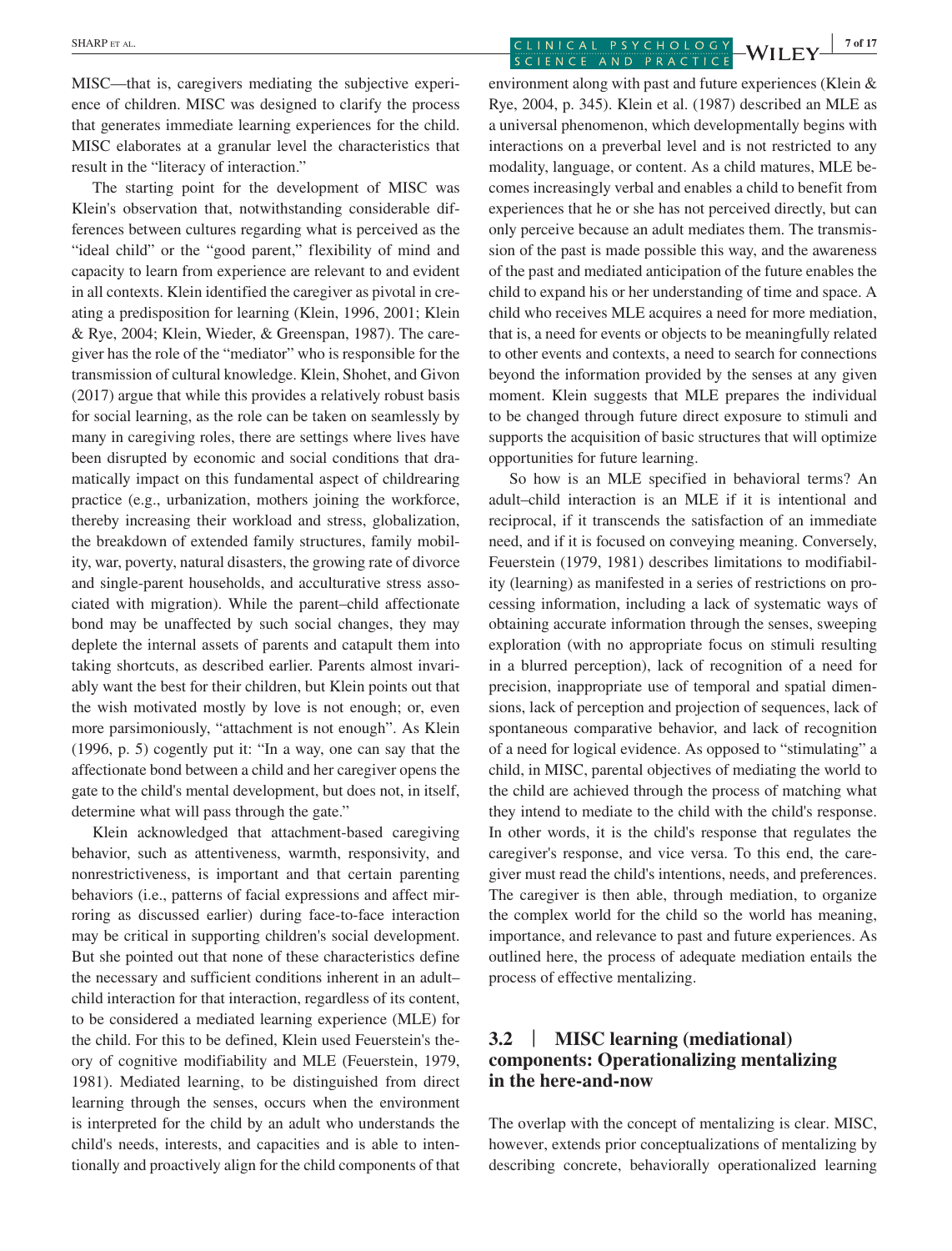(mediational) components within adult–child interactions that helps the caregiver to "read" the child. The basic observational measure used in the MISC model is Observing Mediational Interaction (OMI; Klein, 2014). The OMI makes use of real-life video recordings of the caregiver–child interactions that are the focus of the intervention, and codes blow-by-blow events and utterances as they occur, thereby allowing a profile of positive, sensitive, and responsive interactions, as well negative and unresponsive interactions, to be summarized quantitatively and visually through graphs. The original validation study of the OMI was conducted by Klein et al. (1987) in a sample of mother–child dyads across varying age ranges (50% boys) and demonstrated good interrater reliability and criterion validity through cross-sectional and prospective relations with child outcomes. In addition, caregiver behavior rated using the MISC components was found to be relatively stable over a 4-year follow-up.

The OMI codes two types of components known to enhance learning: emotional components and learning (mediational) components. Emotional components (akin to affective mentalizing and evident in most attachment-based or psychodynamic therapy approaches) include eye contact, smiles, vocalization, touch, physical closeness, turn-taking, sharing of joy, expression of positive affect, synchrony, length of communication chains, and excitement expressed toward things, people, and experiences in the environment. The basic messages communicated through the emotional components are "I love you," "I'm with you," and "It's worthwhile to act," in addition to "I have time for you," "I enjoy being with you," and "I am proud of you."

However, as mentioned earlier, the emotional components are necessary but not sufficient for learning (love/attachment is not enough). For learning to take place, the learning (mediational) components are necessary. These are (Klein, 1996) as follows: (a) *Focusing (intentionality and reciprocity):* Any adult act or sequence of acts that is directed toward achieving a change in the child's perception, or response (e.g., "Look! Do you see the large butterfly?!"). Through focusing, the caregiver is communicating intention to teach. (b) *Affecting/ exciting (providing meaning):* Through provision of meaning, the adult names, describes, and gives meaning (without interpretation) to the child's experience. In its simplest form, this means that the adult just describes the experience of the child ("This is an apple"). However, in order to create an experience of mediated sharing, the use of affect is key. The adult can use affect through nonverbal expressions of meaning (e.g., facial expressions of delight) or verbal expressions of meaning ("Wow! This is a beautiful butterfly!") or both. The adult must excite the child about the learning experience that lies ahead. (c) *Expanding (transcendence):* An adult's behavior directed toward broadening of the child's cognitive awareness beyond that which is necessary to satisfy the immediate need that triggered the interaction. The adult extends

the child's understanding of what is in front of him/her by explaining, clarifying, comparing, or adding new experiences that go beyond the immediate interaction. This MISC component is crucial to learning because it is going beyond the immediate. This is the metacognitive component of MISC and is referred to as "stretching" the child. It includes clarifying ("Look at the dark clouds, they are heavy with water, it will rain soon"), connecting experiences in the present with those experienced in the past ("Yesterday when we visited Julie, we saw a similar dog"), or the future ("Save the seeds; we can use them to feed the birds tomorrow when we go the farm"), comparing objects ("These two are the same size, but this one is heavier because it is metal and metal is heavy"), and general rules ("This flower blooms in the spring only"). (d) *Rewarding (mediated feelings of competence)*: Any verbal or nonverbal behavior of an adult that expresses satisfaction with a child's behavior or identifies specific components of the child's behavior that the adult considers successful, without explanation ("Good") or with explanation ("Very good; you put all the blocks in the box"). Through the process of rewarding, children learn to reflect on how to achieve success and, in time, will generalize this autonomously to new problems. (e) *Regulating behavior (helping the child to plan before acting).* The caregiver brings to the child's awareness the possibility of "thinking" before doing, of planning steps of behavior toward attaining a goal. By modeling, demonstrating, or scheduling objects or events in time and space, the adult introduces a pattern (plan) of activities for the child, thereby regulating the pace and reducing the child's impulsiveness in perception, elaboration, and expression (e.g., "It is hot; let it cool first before you put it in your mouth").

Let us now "MISC" the earlier "homework" example presented earlier: A mother, arriving tired at home after a full day of work, finds that her 8-year-old daughter had not completed her homework as previously agreed upon. She finds her daughter sitting on the couch watching a favorite TV show. She quietly sits down next to her daughter, takes the remote control, and says: "Sarah, can I pause your show for a moment, as I have something important to talk to you about?" (*Focusin*g). Her daughter says, "Yes" and turns to her mom. Her mom, making eye contact, says, "I can see you are busy watching your favorite show, but I realize that your homework is still not done and I've been looking forward to reviewing it with you (*focusing/affecting*). What about we look at it together to see what still needs to be done and then we can decide how to fit it all in around dinner?" (*regulating*). Sarah agrees (partly because her show has not been completely switched off and she is agreeing to come up with a plan to get the homework done and not necessarily having to do the homework right now). "Ah!" says her mom (*affecting*). "Look at this!" (*Focusin*g). Your teacher has asked you to do more exercises in fractions (*affecting providing meaning*). What do you think about that?" Sarah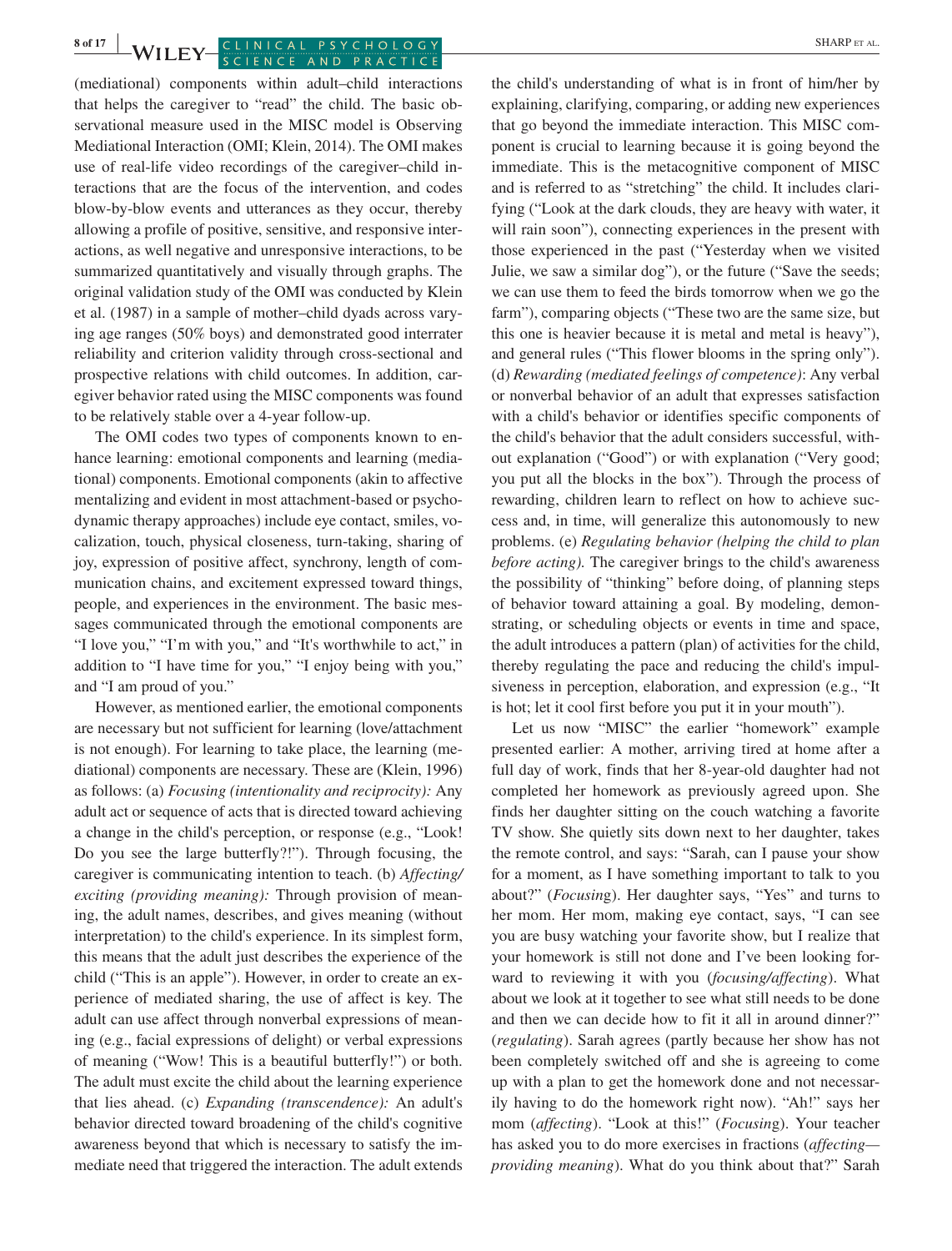then says that it's easy to do that. Her mom says, "You want to show me how you do it?" (*focusing*). By now, Sarah is excited about showing her mom how fractions work, and she begins to work on her homework. After the first problem is completed, her mom says "Excellent work—I like how you first think through the problem and then write down your answer" (*reward with explanation*). Sarah smiles and starts on the next problem. Her mom then says: "It's close to dinner time; do you want to continue on with the fractions while I make dinner and then watch your show after dinner? Or do you want to wait until after dinner to do your homework?" (*regulating*). Because Sarah is excited by the positive feedback and the thought of completing her homework, she elects to carry on with her homework while her mom cooks dinner.

It is clear that the five MISC components capture the spirit of the mentalizing stance. But MISC also extends and elaborates the mentalizing stance in a very practical way. First, it operationalizes the use of affect in MBT (mentalized affectivity; Jurist, 2005) by defining the emotional components that underlie the learning (mediational) components. Then, by behaviorally describing the mediational components of focusing, affecting, expanding, rewarding, and regulating, it is possible to operationalize the process (actions) of integrating cognition and affect, and instilling epistemic trust. We see the steps by which the caregiver *slows down* the interaction. Focusing, in particular, helps the caregiver recover their mentalizing through modulating their own emotions, because in order to focus the child, the caregiver has to also focus themself. We see the expression of the caregiver's benevolent intent in communicating the intention to teach. We see mentalized affectivity in matching this intent with the child's response in a continued attempt to create meaning in experience for the child. By creating meaning through mediation, rewarding learning, and helping to regulate behavior, provided that there is moment-by-moment matching, the caregiver is by default treating the child as a psychological agent. The caregiver is acknowledging the child's agentive self as a fully contributing partner in the interaction. The caregiver is mentalizing.

Earlier, we emphasized that this article concerns mentalizing not only by the caregiver of the child, but also by the therapist of the client, and the MBT supervisor to the trainee. For illustrative purposes, we now provide an example of how MISC's learning (mediational) components can be utilized in the context of an MBT psychotherapy session with a client with BPD who is expressing fears of abandonment.

- Client: I'm just so frustrated! I'm not sure how to deal with this anymore. It is driving me nuts and I'm about to just give up! It's always the same. I can't take it anymore. I'm just…
- Therapist: Hang on there, Sara. Can you slow down for a moment? I can see this is really important for you, but I have trouble keeping up. (*Focusing*).

 **|** SHARP et al. **9 of 17**

- Client: OK. Sorry. I was going too fast. Let me walk you through it again. As I said, Jack phoned me yesterday. I've told him a million times not to do that to me. Like that time last week…
- Therapist: Hang on a second (*Focusing*). Let me get a clear picture in my mind. You were home and Jack called? (*Request for meaning*).

Client: Yes, he called.

- Therapist: And something he said made you feel frustrated? (*Request for meaning*).
- Client: Yes, he said he can't see me on Saturday. We've planned this for weeks and now I'm so angry because he always does this to me and I'm sick of it.
- Therapist: Let's just stay for a moment with the phone call— I'm still trying to get a clear picture in my mind—is that alright? (*Focusing*). Sounds like you planned something important for Saturday night and Jack cancelled on you? (*Request for meaning*).

In this example the client is quite dysregulated and the therapist cannot get beyond *focusing* and *provision of/request for meaning*. For the sake of illustration, we now jump to later in the session, once the client is a bit more regulated, to demonstrate other MISC mediational components:

Therapist: So if I get his right, you planned a party to introduce Jack to your friends. This is the fourth time you've tried to do this and he keeps cancelling on you (*provision of meaning*).

Client: Yes!

Therapist: I can totally see how this might be frustrating (*provision of meaning*). I would be frustrated too (*expansion*). But I'm also thinking if I were in your situation, I might have felt a bit hurt? (request for expansion).

Client: I do actually.

- Therapist: And what do you think that might be about? (*Request for expansion*).
- Client: It's like he doesn't want to acknowledge me in public as his girlfriend.
- Therapist: Do you think that is what he might be thinking? (*Request for expansion*).
- Client: Yes…
- Therapist: Is that something he said in the past? (Request for expansion).
- Client: No, he has not said that in so many words… but I know it's true!
- Therapist: Can you tell me more about that… you sound very certain of it? (Request for expansion).

We can also imagine statements later on in the session, where the therapist might be saying "Wow, Sara, you worked hard today in making sense of all this" (*Rewarding with explanation*) or, "So let me get this straight—what sometimes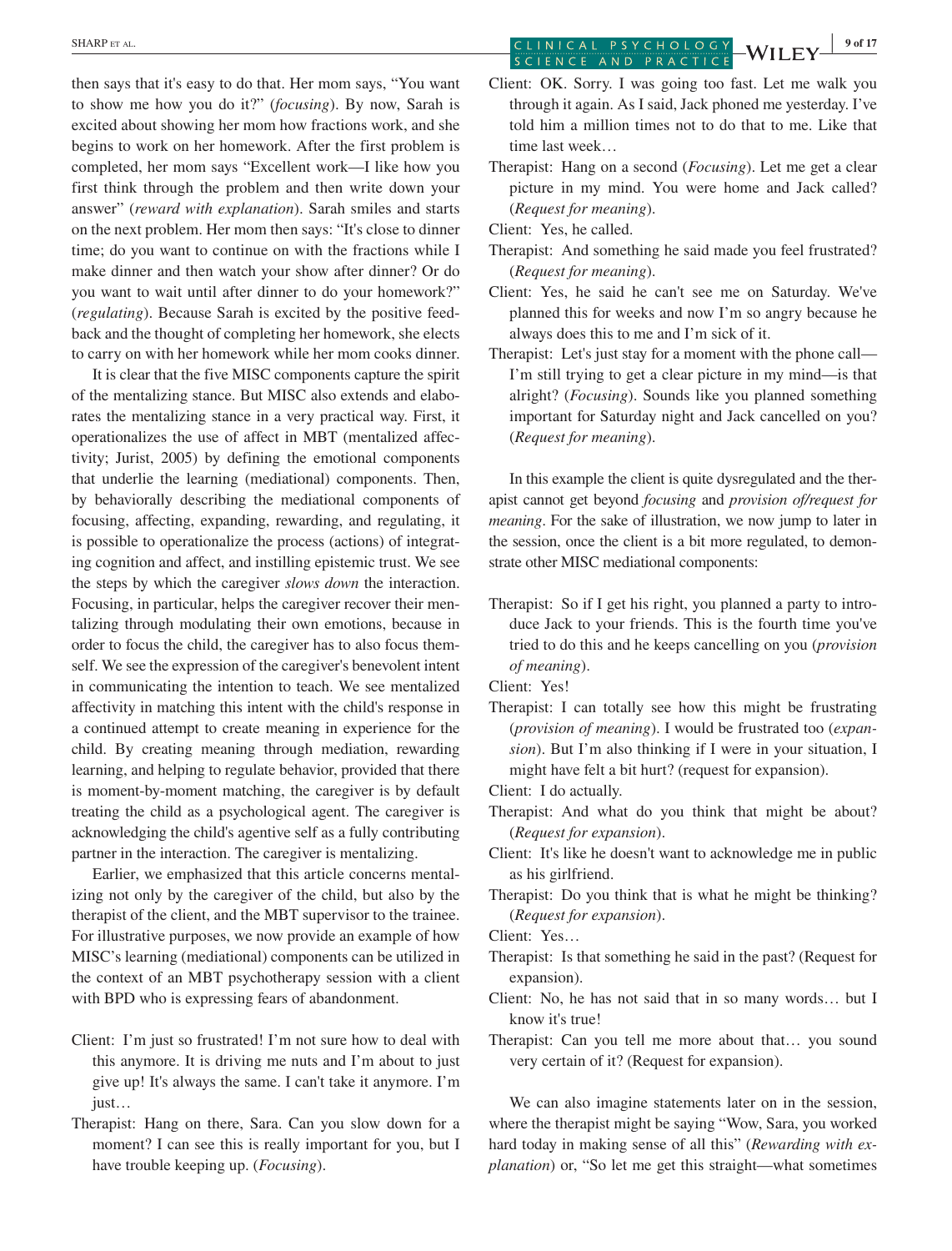happens is that you think Jack is thinking some things, but that you don't always know for sure, and that those are the times you need to slow down and investigate first… is that right?" (*Regulating*).

Here, we hope we conveyed that the OMI can identify granular-level actions taken by the therapist to facilitate mentalizing. In MBT terms, we may have described the therapist as elaborating affect, validating affect, and so on. While the OMI has to be formally validated in this regard, we are suggesting that MISC enables the achievement of MBT goals by focusing, affecting/ meaning, expanding, regulating, and rewarding. Therefore, in MBT training it becomes possible to describe to a trainee the tacit behaviors that facilitate the elaboration of affect and so forth. It is also possible to describe the tacit behaviors that slow down the interaction. Anecdotally, we have found in our MISC work with uneducated lay caregivers of orphans in community-based organizations in South Africa that they can keep these five components in mind when they interact with children. In contrast, we have found that novice therapists struggle to keep in mind more abstract goals, such as "stay with the affect," "elaborate the affect," "mentalize the client," "move the client to view the situation from a different perspective," and so on.

As part of achieving integration between MISC and MBT, we could consider tentatively linking specific OMI codes to specific facets of MBTs. (a) Focusing (intentionality and reciprocity) serves to activate agency in the patient experiencing uniquely external causation of their internal states. (b) Affecting/exciting (providing meaning) reinforces mentalized affectivity and thus engages with and counteracts pretend mode potentially engendering curiosity about mental states. (c) Expanding (transcendence) directly challenges and potentially can overcome psychic equivalence. (d) Rewarding (mediated feelings of competence) has been described in MBTs as judicious praise and entails taking the perspective of the patient (validation) which in MBT must precede clarification. (e) Regulating behavior (planning/reflecting before acting) is denoting the process of presenting alternative perspectives. Clearly, systematic study of videotaped therapeutic interactions will be required to establish a reliable and valid coding system.

### **4** | **MISC INTERVENTION: TEACHING TO MENTALIZE**

### **4.1** | **MISC evidence base**

#### **4.1.1** | **Correlational evidence for MISC**

Empirical data (Klein, 1984, 1991; Klein & Alony, 1993; Klein, Nir-Gal, & Darom, 2000; Klein et al., 1987) suggest that specific characteristics of adult interactions with children constitute mediational behavior and may affect children's predisposition to learn from new experiences. Based on this research, the mediational (learning/teaching behaviors) components of learning that form the foundation of MISC (focusing, providing meaning, expanding, regulating, and reward) were empirically defined (Klein, 1996; Klein & Alony, 1993; Tzuriel, 1999) and are considered as basic determinants of quality mediation to young children. Support for these components was derived in a study that demonstrated that the factors of quality mediation in infancy predicted cognitive outcome measures at 4 years of age better than the children's own cognitive test scores or other presage variables related to pregnancy and birth histories and to mothers' education (Klein et al., 1987). Similar findings were reported for low socioeconomic status (SES) in American (Klein et al., 1987) and Israeli (Klein, 1984) mother–infant samples. A more recent study on social mediation (Shuper Engelhard, Klein, & Yablon, 2013) found that providing children with a reason or an explanation regarding behavior in social situations ("regulation of behavior") was significantly related to prosocial behavior at home and in daycare. This study also found that when mothers or caregivers expressed negative and critical attitudes toward the children's social behavior, or when they frequently commanded their children to do something without explaining why, higher frequencies of aggressive behavior were noted in the interactions of these children with other adults or children. In addition, more encouragement of positive social relations resulted in more prosocial adaptive behavior and less violent behavior.

#### **4.1.2** | **Studies that address the causal effects of MISC**

Five RCTs support the effectiveness of MISC. The first was conducted in 68 mother–infant dyads of a low-SES, urban, high-crime-rate community in Israel. Results after study completion and up to 6 years later showed increased and sustained maternal mediation, in addition to positive child outcomes—specifically cognitive outcomes as assessed through standard cognitive assessment tools. Similar results were demonstrated in an RCT with 120 rural Ugandan child–caregiver dyads with HIV/ AIDS (Boivin et al., 2013a) and an RCT of 119 uninfected HIV-exposed children and their caregivers (Boivin et al., 2013b). These results were then replicated in larger RCTs of HIV-exposed but uninfected (Boivin et al., 2017) and HIV/AIDS-affected (Bass et al., 2017) children in Uganda. Recently, a quasi-experimental trial to evaluate the effect of MISC in children orphaned by HIV/AIDS in South Africa has been completed (Sharp et al., under review). Similar to previous RCTs, increases in mediational behaviors as well as improvements in child outcomes were found.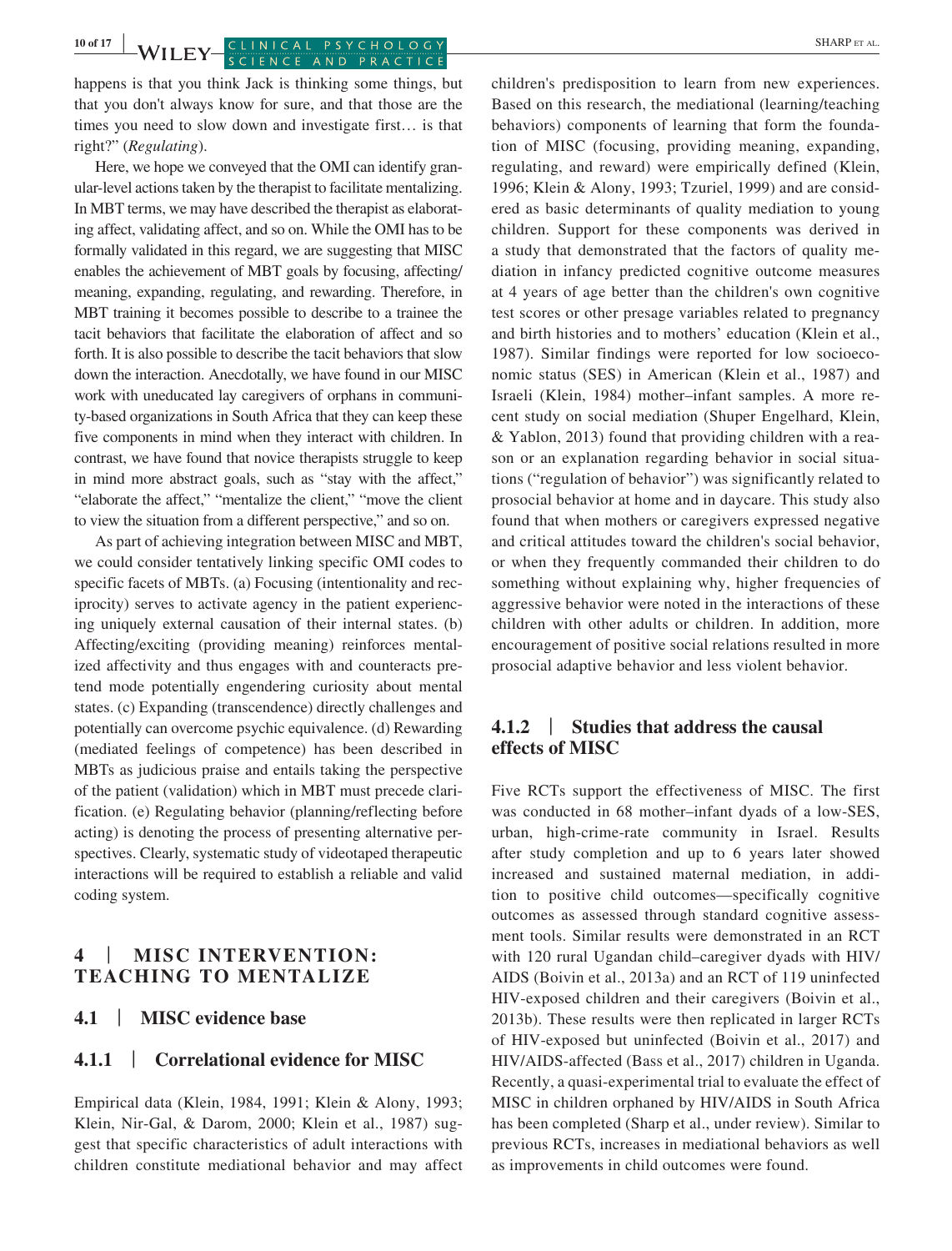#### **4.2** | **Structure of the intervention**

Consistent with psychodynamic orientations' implicit behavioral change model, MISC does not begin by "teaching" emotional or mediational components in any explicit way to a caregiver. Work with the caregiver (referred to as "training") is carried out in three basic modes. These modes are complementary, each scaffolding the effects of the others by providing three modes of experiential learning. The first mode is through individual video guidance, during which the MISC trainer and caregiver reflect on the thoughts and feelings that the caregiver experienced during the interaction. The MISC trainer emphasizes two or three mediational behaviors and conceptualizes them in terms of the MISC components to which they relate. For example: "I want to show you something nice you did with the child… You see, here you looked at the child and smiled. What do you think made the child smile?" Here, we suggest that when using the MISC components for training, the MISC trainer is in essence helping the caregiver to mentalize the child and connecting the caregiver's actions with the best interests of the child. In subsequent sessions, the trainer continues to work with the same video until the footage has been completely analyzed. The trainer continues to invite the caregiver to comment and reflect on his/her behavior.

Once trust (and specifically epistemic trust) has been established in the trainer–caregiver relationship, the trainer presents the caregiver with two or three behaviors that are identified as a potential for scaffolding and which the trainer would like to enhance. These teaching behaviors are defined by the MISC components and are explained to the caregiver in terms of the positive effect of the desirable behaviors on child's development. For example, "I would like to share with you some parts of the video that I have observed and that I have questions about. We will observe them together and will share our thoughts regarding certain behaviors." After the identified part of the video has been shown: "Can you see this little boy's behavior? What do you think he was trying to signal? Did you pay attention to it while you were interacting with him?" Or, "Here you said to the child… Do you think that you could expand on it? What else could you say?" Through this iterative process of shared reflection on the interactions between caregiver and MISC trainer, the caregiver's own reflective capacity begins to increase. The caregiver starts to "stop to think and reflect" on his/her behavior, thereby increasing his/her mentalizing capacity in the context of the relationship with the child without having been explicitly instructed to do so. At the end of a session, the session is summarized by the MISC trainer asking the caregiver whether it was a learning experience for them, and, if so, what they learned. The caregiver is reminded of the main ideas or concepts or both that were presented during the session. Learning therefore

 **|** SHARP et al. **11 of 17**

stays front and central in MISC. The MISC trainer is using MISC principles to create an MLE for the caregiver, just as the caregiver uses MISC principles to create MLEs for the child. Similarly, in supervising the MISC trainer, the MISC supervisor creates an MLE for the MISC trainer through shared reflection.

The second mode of teaching MISC to caregivers is through "in-service training," which takes place during everyday interactions between the caregiver and the child, in real time. The MISC trainer, who is present during the interaction, identifies teachable moments where the trainer can help the caregiver implement in the "here-and-now" concepts and ideas that were discussed during video guidance, and so enhance the quality of the interaction.

The third and final mode of training consists of group meetings to establish a professional learning group of caregivers, during which caregivers have the opportunity for sharing and elaborating on issues related to everyday typical experiences, and especially on the MISC model. This mode of training consolidates the caregivers' learning by expanding their individual experiences with their peers' experience; this helps them realize that there are individual differences among children and caregivers, to which the MISC components should be adjusted.

The overlap between MISC training and psychodynamic informed psychotherapy and psychotherapy training is clear. Both adhere to the notion that sustained change is likely when a trainee (or client) implicitly discovers needed change. As opposed to more instructional skills-based approaches, implicit change involves facilitating reflective capacity so that the client may discover a solution or answer independently. In MISC, as in MBT, the trainee (client) learns to mentalize by being mentalized themselves. More broadly, an underpinning assumption for much psychotherapeutic work with both adults and children is the importance of being able to see things from the client's perspective and to convey that the client's point of view and ambitions are being recognized in this way (Horvath, Del Re, Flückiger, & Symonds, 2011; Wampold & Imel, 2015). While we wholeheartedly agree with this view, from a mechanistic perspective such assertions lack both robust empirical evidence and a strong theoretical framework (Cuijpers et al., 2019), which we believe MISC can provide.

#### **4.3** | **MISC as a "royal road" to epistemic trust in MBT**

Why do we recommend MISC as an additional component to a therapy that already has a reasonable evidence base? We suggest that MISC, with its emphasis on the learning experiences it generates—which reaches back to Vygotsky's (1978) theory of mediation—offers MBT a critical set of specific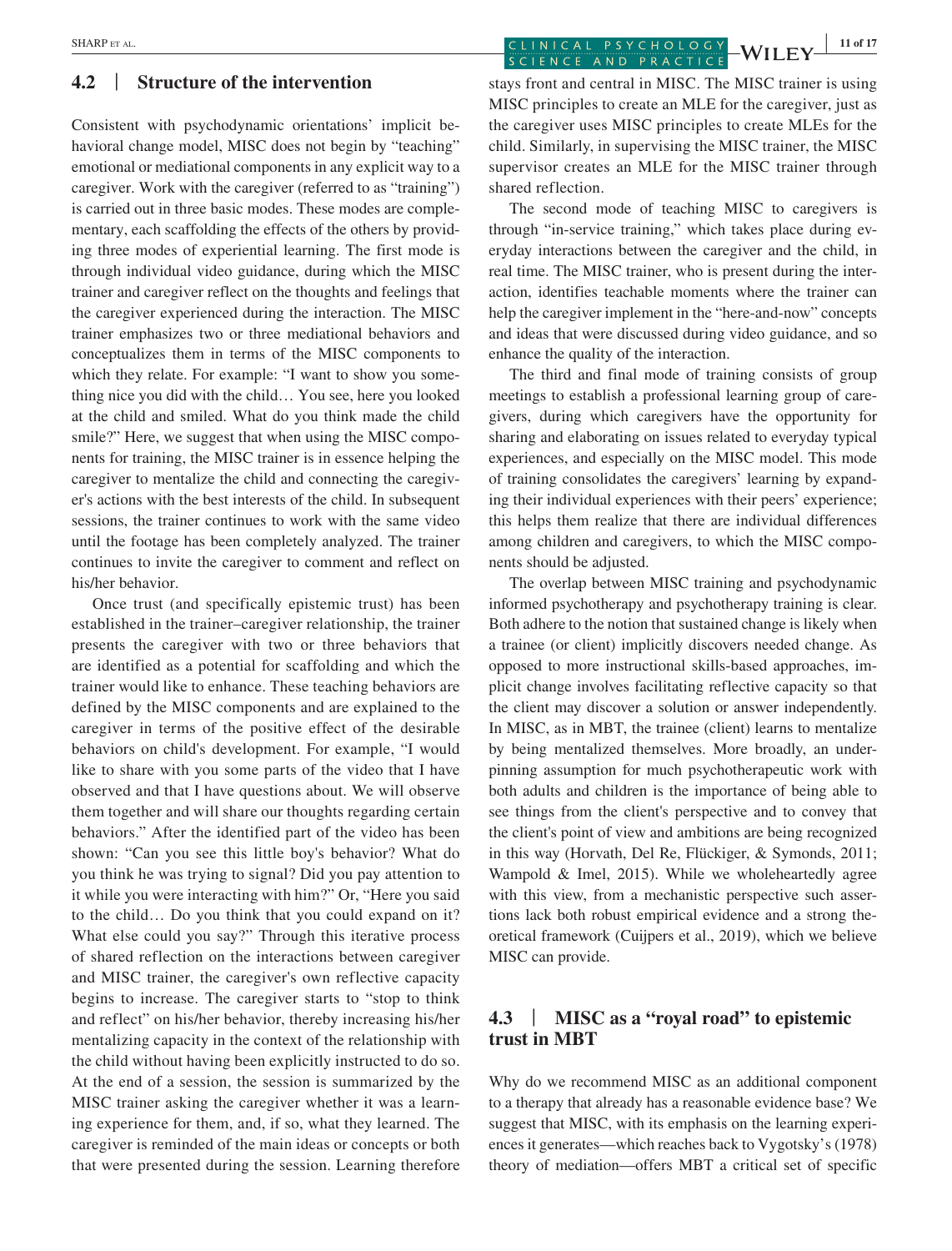methods to optimize communication between the therapist and client in the interest of establishing the therapeutic situation as a learning experience that requires the generation of epistemic trust. MISC is implicitly focused on establishing the communicator (caregiver) as reputable and obliges the communicator to regard the interaction partner as a similarly valid, competent, and interesting agent, which opens a collaborative teaching–learning relationship between the two parties. In this section, we will seek to explain how MISC works to establish epistemic trust in a particularly salutogenic way (Antonovsky, 1987). We will briefly attempt to explain here why the learning conditions that Klein (1996) describes may be of such significance for the stimulation of epistemic trust by reference to recent theoretical and experimental developments in the domain of child development.

The starting point for our thinking is the idea that children are highly primed to learn from their elders, *in certain conditions*, as articulated in Csibra and Gergely's (2009) theory of natural pedagogy. Experimentally, humans' sensitivity to cues that signal a safe context for social learning, so-called *ostensive cues*, has been shown to be present even in preverbal infants (Csibra, 2010; Tauzin & Gergely, 2019; Vouloumanos & Waxman, 2014). However, while juveniles are evolutionarily disposed to learn in this way, elders do not necessarily have carte blanche when it comes to their accounts about the world and how it works: Juveniles are also primed to be vigilant about whether or not it is advisable to learn from these elders. This capacity to discriminate (on the basis of the quality of ostensive cuing) about the reliability of communicators is an adaptive response to the very human reality that while people can be highly cooperative and supportive, they can also be unreliable, unhelpful, or actively ill-intentioned (Sperber et al., 2010). In a similar vein, it has been argued that reason is primarily social, that the function of logic and reason is to enable individuals to cooperate, negotiate, and agree social terms with others. Recent developmental research has started to reveal that even very young children are far more discerning than traditionally appreciated, in terms of evaluating the reliability of informants (Fusaro, Corriveau, & Harris, 2011) and the related issue of how children perceive they are evaluated as agentive collaborators (Botto & Rochat, 2019). There is further significant evidence for the nature of social learning based on joint intentionality and mentalizing in humans, and that the quality of the relationship of a child to a communicator determines in large part the extent to which the child will acquire and generalize information from that communicator (Lane & Harris, 2015; Mascaro & Sperber, 2009; Shafto, Eaves, Navarro, & Perfors, 2012). This emphasis on the significance of reputation within interpersonal processes is in keeping with recent work exploring the inherently social nature and socially driven nature of higher order cognitive processes. We have suggested that the importance of mentalizing in achieving therapeutic goals may rest in enhancing therapeutic communication and generating epistemic trust in the therapist which could generalize to other social contexts reversing the experience of "epistemic petrification."

Mediational intervention for sensitizing caregivers offers an interactive social language (the "literacy of interaction") to establish reliability in this communicative process of knowledge exchange through generating joint attention (Liszkowski, Carpenter, Henning, Striano, & Tomasello, 2004). It achieves this through supporting *focusing*; by judicious use of *encouragement* addressing the child's reputational concerns arising from evaluative audience perception (Botto & Rochat, 2019); through *expanding* a child's cognitive and affective awareness, taking it beyond the child's immediate perspective (Tomasello, 2018); through *affecting/exciting*, creating shared positive emotion and meaning around shared objects of interest (Bennett, Larkin, Pincham, Carman, & Fearon, 2018); and, paradigmatically, through *regulating behavior* by providing effective demonstration (Kiraly, Csibra, & Gergely, 2013). Botto and Rochat (2019, p.182) have recently proposed that "both the early attunement to others' emotional reaction represented in social referencing, joint attention, and prosocial behavior, and the development of an explicit self-awareness would underlie children's emerging perception of others as evaluators of the self."

The close relationship between the development of mentalizing and reputational awareness (both in terms of individual development and in evolutionary terms), we argue, is suggestive of why MISC, a form of intervention that uses the stimulation of epistemic trust both as an outcome and a mechanism for further change, is indicated. The stimulation of epistemic trust—and the rich mentalizing this is dependent on, and which it supports in the child—creates an openness to other minds that is in itself a valuable developmental achievement. But, critically, it also makes possible a virtuous circle of social learning, communication, and cooperation with other minds that is highly protective in regulating the social imagination. The MISC program of work is of such interest to us because the mediational processes it outlines can be understood as powerfully cuing to the child an interest in his/her mind, establishing a "royal road" to the formation of epistemic trust. The mediational processes indicated in MISC necessarily involve recognition of the child's subjectivity and agency, and signal an interest in collaboration and cooperation. They serve to enrich mentalizing by demonstrating a strong interest in the child's mind, while giving generous access to the parent/teacher's mind—marking the availability of the adult's mind for the child's learning, as well as the investment and interest of the adult's mind in the child's. We presume that in therapy, the very same methods focused on the person's experiential understanding of their life events and circumstances will serve to gradually enhance their mentalistic understanding and correspondingly transform the level of trust they experience in relation to the communication with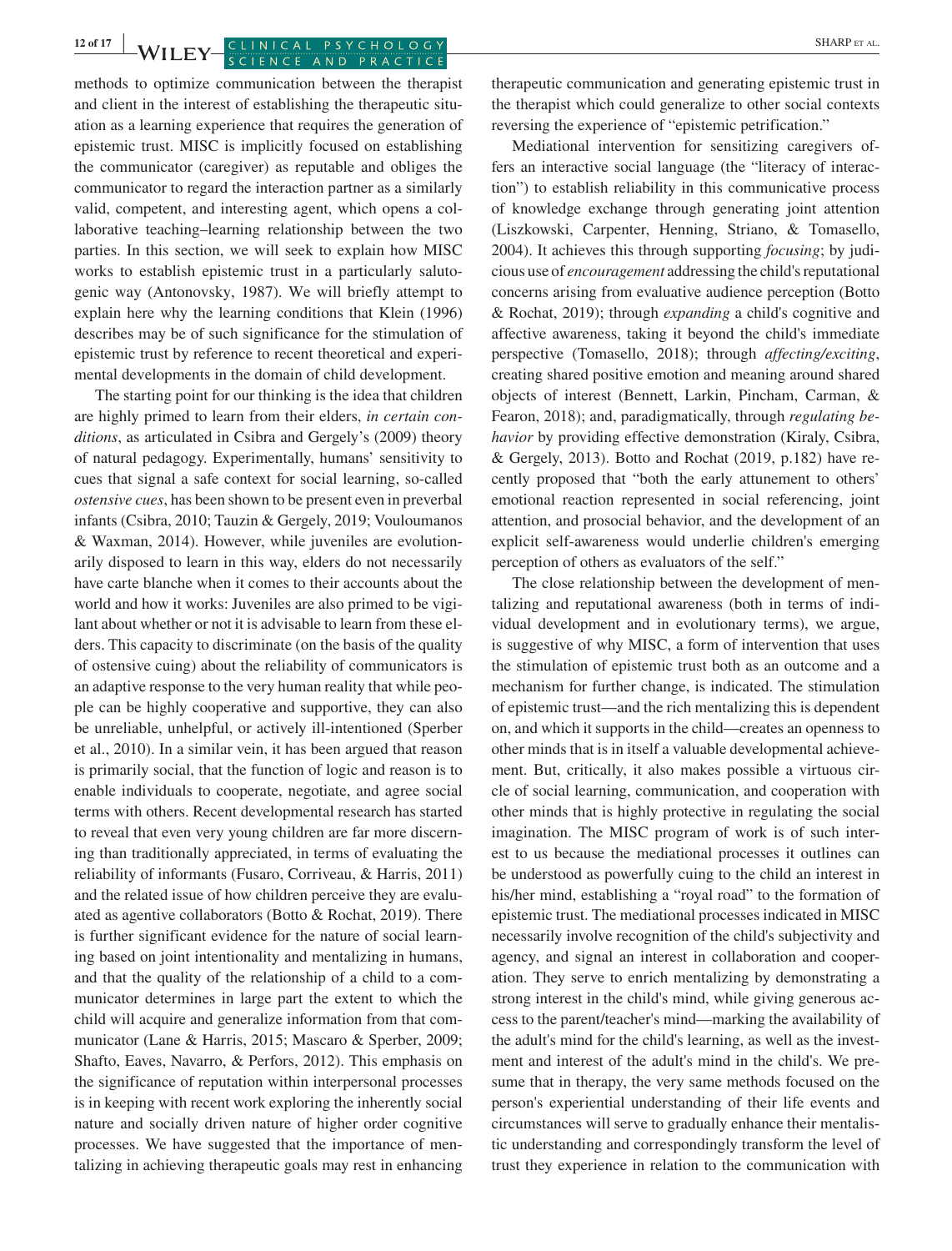their therapist. MISC is the best model we have to date on how mentalizing achieves this generic therapeutic goal.

## **5** | **SUMMARY AND FUTURE DIRECTIONS**

In this proof-of-concept article, we have attempted to advance the argument that MBT is constrained by its representational conceptualization, as well as its over-focus on attachment (affect-based) components with no explicit reference to learning (mediational) components, despite the recent focus on deepening of epistemic trust as a driver of change, which lends itself to considering learning more explicitly. MISC, which is also attachment-based but grew out of learning theory, adds learning (mediational) components that allow a granular-level behavioral operationalization of the facilitations mentalizing, which until now has been assessed and operationalized mostly through representations. We suggest that the MISC model, its associated assessment tool (the OMI), and the three modes of MISC training described above may provide: (a) an integrated conceptual framework for describing, operationalizing, and behaviorally anchoring learning components of mentalizing that have been implied in theory, but not articulated or operationalized; (b) an assessment framework for coding the components of mentalizing during real-life interaction at a granular (and not global) level, such that each event or utterance of the interaction is coded; and (c) a training framework by which the mentalizing stance can be taught to clinicians and parents/caregivers wishing to learn the mentalizing stance.

If this article convinces readers of the value of MISC as suggested here, there are two important ways this agenda should be taken forward. First, the exact way in which MISC is incorporated into existing MBTs and training approaches of MBT will have to be worked out. The easiest integration is perhaps with regard to mentalization-based caregiver interventions. Attachment-based (e.g., Dozier & Lindhiem, 2006; Juffer, Bakermans-Kranenburg, & IJzendoorn, 2008; Moss et al., 2011) and mentalization-based (e.g., Slade et al., 2020; Suchman et al., 2010) caregiver interventions typically make use of video feedback with a focus on mental states. Adding empirically defined and theoretically grounded mediational components to these reflections seems to be a relatively straightforward adaptation of these interventions.

Incorporating MISC into MBT workshop and training initiatives may be similarly feasible. Careful consideration would have to be given to not duplicate aspects that are already present in MBTs, but to streamline the training experience to show the unique features of MISC. The MISC model could also be integrated into supervision. While MBT supervision already makes use of video-based feedback on therapy sessions, incorporating the mediational components in talking about therapist behaviors may demystify and anchor process variables more clearly for trainees. These goals are also the focus of recent training approaches, for example, the notion of deliberate practice (e.g., Rousmaniere, 2017).

Finally, the mediational components of MISC could be incorporated into direct client work. Sharing and reflecting on videos of sessions with clients are certainly an option too, but would require further thought and systematic planning and piloting. At the very least, keeping in mind the steps (mediational components) that promote slowing down of the reciprocal sequence of interaction between therapist and client will assist therapists in maintaining their mentalizing stance. However, additional aspects of work with adults will need to be considered, such as the fact that MBT is most widely known in the context of work with individuals with BPD who enter therapy with especially low levels of epistemic trust and impaired mentalizing capacity. The exact way in which MISC could be incorporated into this kind of work is beyond the scope of the current article and deserves thoughtful consideration.

Beyond working out the exact ways in which MISC could be incorporated into existing MBTs, a second important avenue for future work would be the validation of the OMI in the context of MBTs and, conversely, the assessment of mentalizing in MISC interventions. MISC has demonstrated enhanced sensitization of caregiving when using the OMI emotional and mediational components as outcomes. Such findings suggest that caregivers' mentalizing is enhanced by MISC; however, this should be demonstrated using measures and tools derived from mentalization-based frameworks, such as the various measures of RF discussed earlier.

In closing, we wish to reiterate that the theoretical and conceptual overlaps between MISC and mentalization-based approaches are clear; however, through its grounding in learning principles, MISC articulates the components by which learning to mentalize may take place, thereby potentially providing a pragmatic framework for making mentalization-based training and intervention accessible to learners whether these learners are therapists wishing to learn to mentalize their clients, or individuals wishing to learn to mentalize their family members. This article represents a first step in bringing MISC and MBTs together, and our hope is that it will spawn further efforts.

#### **ORCID**

*Carla Sharp* <https://orcid.org/0000-0001-8349-4701> *Francesca Penner* **[https://orcid.](https://orcid.org/0000-0002-8971-790X)** [org/0000-0002-8971-790X](https://orcid.org/0000-0002-8971-790X) *Lochner Mar[ais](https://orcid.org/0000-0003-0229-0091)* **D** <https://orcid.org/0000-0002-0299-3435> *Peter Fonagy* <https://orcid.org/0000-0003-0229-0091>

#### **REFERENCES**

Aber, J., Slade, A., Berger, B., Bresgi, I., & Kaplan, M. (1985). *The Parent Development Interview. Unpublished protocol*. New York, NY: The City University of New York.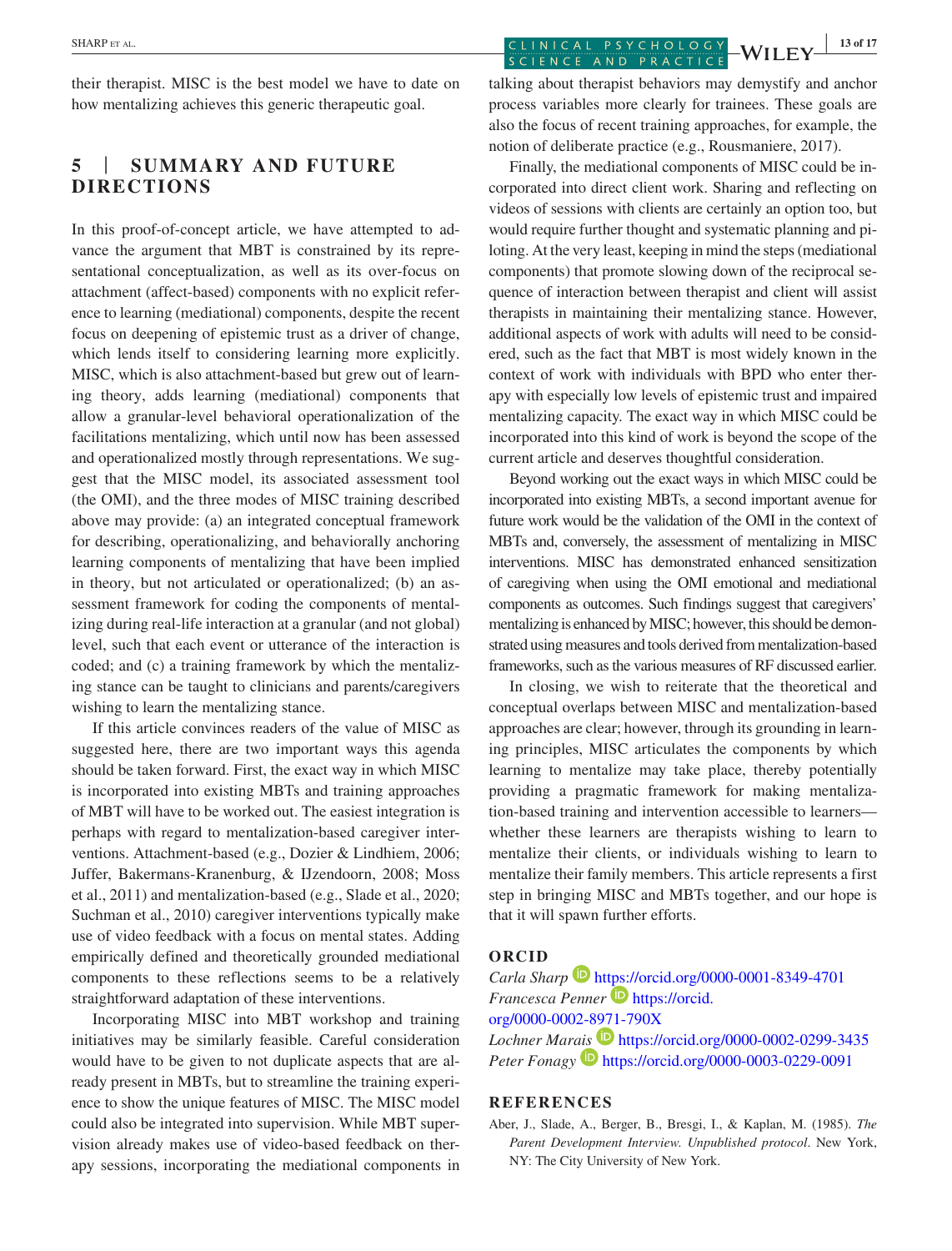- Antonovsky, A. (1987). *Unraveling the mystery of health: How people manage stress and stay well*. San Francisco, CA: Jossey-Bass.
- Bass, J. K., Opoka, R., Familiar, I., Nakasujja, N., Sikorskii, A., Awadu, J., … Boivin, M. (2017). Randomized controlled trial of caregiver training for HIV-infected child neurodevelopment and caregiver well being. *AIDS*, *31*(13), 1877–1883. [https://doi.org/10.1097/](https://doi.org/10.1097/QAD.0000000000001563) [QAD.0000000000001563](https://doi.org/10.1097/QAD.0000000000001563)
- Bateman, A., & Fonagy, P. (2016). *Mentalization-based treatment for personality disorders: A practical guide*. Oxford, UK: Oxford University Press.
- Bateman, A., & Fonagy, P. (Eds.) (2019). *Handbook of mentalizing in mental health practice* (2nd ed.). Washington, D.C.: American Psychiatric Publishing.
- Bateman, A., O'Connell, J., Lorenzini, N., Gardner, T., & Fonagy, P. (2016). A randomised controlled trial of mentalization-based treatment versus structured clinical management for patients with comorbid borderline personality disorder and antisocial personality disorder. *BMC Psychiatry*, *16*, 304.<https://doi.org/10.1186/s12888-016-1000-9>
- Beck, A. T., Freeman, A., & Davis, D. D. (2004). *Cognitive therapy of personality disorders*. New York, NY: Guilford Press.
- Bennett, S., Larkin, H., Pincham, H., Carman, S., & Fearon, P. (2018). Neural correlates of children's emotion understanding. *Developmental Neuropsychology*, *43*(4), 329–344. [https://doi.](https://doi.org/10.1080/87565641.2018.1432055) [org/10.1080/87565641.2018.1432055](https://doi.org/10.1080/87565641.2018.1432055)
- Boivin, M. J., Bangirana, P., Nakasujja, N., Page, C. F., Shohet, C., Givon, D., … Klein, P. S. (2013a). A year-long caregiver training program improves cognition in preschool Ugandan children with human immunodeficiency virus. *Journal of Pediatrics*, *163*(5), 1409–1416. <https://doi.org/10.1016/j.jpeds.2013.06.055>
- Boivin, M. J., Bangirana, P., Nakasujja, N., Page, C. F., Shohet, C., Givon, D., … Klein, P. S. (2013b). A year-long caregiver training program to improve neurocognition in preschool Ugandan HIV-exposed children. *Journal of Developmental and Behavioral Pediatrics*, *34*(4), 269–278. [https://doi.org/10.1097/Dbp.0b013](https://doi.org/10.1097/Dbp.0b013e318285fba9) [e318285fba9](https://doi.org/10.1097/Dbp.0b013e318285fba9)
- Boivin, M. J., Nakasujja, N., Familiar-Lopez, I., Murray, S. M., Sikorskii, A., Awadu, J., … Bass, J. K. (2017). Effect of caregiver training on the neurodevelopment of HIV-exposed uninfected children and caregiver mental health: A Ugandan cluster-randomized controlled trial. *Journal of Developmental and Behavioral Pediatrics*, *38*(9), 753–764. [https://doi.org/10.1097/DBP.00000](https://doi.org/10.1097/DBP.0000000000000510) [00000000510](https://doi.org/10.1097/DBP.0000000000000510)
- Botto, S. V., & Rochat, P. (2019). Evaluative audience perception (EAP): How children come to care about reputation. *Child Development Perspectives*, *13*(3), 180–185. [https://doi.](https://doi.org/10.1111/cdep.12335) [org/10.1111/cdep.12335](https://doi.org/10.1111/cdep.12335)
- Bowlby, J. (1969). *Attachment and loss: Attachment* (Vol. *1*). London, UK: Hogarth Press and Institute of Psycho-Analysis.
- Choi-Kain, L. W., & Gunderson, J. G. (2008). Mentalization: Ontogeny, assessment, and application in the treatment of borderline personality disorder. *American Journal of Psychiatry*, *165*(9), 1127–1135. [https://doi.org/10.1176/appi.ajp.2008.07081360.](https://doi.org/10.1176/appi.ajp.2008.07081360)
- Cristea, I. A., Gentili, C., Cotet, C. D., Palomba, D., Barbui, C., & Cuijpers, P. (2017). Efficacy of psychotherapies for borderline personality disorder: A systematic review and meta-analysis. *JAMA Psychiatry*, *74*, 319–328. [https://doi.org/10.1001/jamapsychi](https://doi.org/10.1001/jamapsychiatry.2016.4287) [atry.2016.4287](https://doi.org/10.1001/jamapsychiatry.2016.4287)
- Csibra, G. (2010). Recognizing communicative intentions in infancy. *Mind & Language*, *25*, 141–168. [https://doi.](https://doi.org/10.1111/j.1468-0017.2009.01384.x) [org/10.1111/j.1468-0017.2009.01384.x](https://doi.org/10.1111/j.1468-0017.2009.01384.x)
- Csibra, G., & Gergely, G. (2009). Natural pedagogy. *Trends in Cognitive Sciences*, *13*, 148–153. <https://doi.org/10.1016/j.tics.2009.01.005>
- Csibra, G., & Gergely, G. (2011). Natural pedagogy as evolutionary adaptation. *Philosophical Transactions of the Royal Society of London. Series B, Biological Sciences*, *366*(1567), 1149–1157. [https://doi.](https://doi.org/10.1098/rstb.2010.0319) [org/10.1098/rstb.2010.0319](https://doi.org/10.1098/rstb.2010.0319)
- Cuijpers, P., Reijnders, M., & Huibers, M. J. H. (2019). The role of common factors in psychotherapy outcomes. *Annual Review of Clinical Psychology*, *15*, 207–231. [https://doi.org/10.1146/annurev-clinpsy-](https://doi.org/10.1146/annurev-clinpsy-050718-095424)[050718-095424](https://doi.org/10.1146/annurev-clinpsy-050718-095424)
- Dozier, M., & Lindhiem, O. (2006). This is my child: Differences among foster parents in commitment to their young children. *Child Maltreatment*, *11*(4), 338–345. [https://doi.org/10.1177/1077559506](https://doi.org/10.1177/1077559506291263) [291263](https://doi.org/10.1177/1077559506291263)
- Dziobek, I., Fleck, S., Kalbe, E., Rogers, K., Hassenstab, J., Brand, M., … Convit, A. (2006). Introducing MASC: A movie for the assessment of social cognition. *Journal of Autism and Developmental Disorders*, *36*(5), 623–636.
- Ensink, K., Maheux, J., Normandin, L., Sabourin, S., Diguer, L., Berthelot, N., & Parent, K. (2013). The impact of mentalization training on the reflective function of novice therapists: A randomized controlled trial. *Psychotherapy Research*, *23*(5), 526–538. <https://doi.org/10.1080/10503307.2013.800950>
- Feuerstein, R. (1979). The ontogeny of learning in man. In M. A. B. Brazier (Ed.), *Brain mechanisms in memory and learning* (pp. 361– 371). New York, NY: Raven Press.
- Feuerstein, R. (1981). Mediated learning experiences in the acquisition of kinesics. In B. L. Hoffer & R. W. St. Clair (Eds.), *Developmental kinesics: The emerging paradigm* (pp. 61–106). Baltimore, MD: University Park Press.
- Fonagy, P., & Allison, E. (2014). The role of mentalizing and epistemic trust in the therapeutic relationship. *Psychotherapy*, *51*(3), 372–380. <https://doi.org/10.1037/a0036505>
- Fonagy, P., Gergely, G., Jurist, E., & Target, M. (2002). *Affect regulation, mentalization, and the development of the self*. New York, NY: Other Press.
- Fonagy, P., & Luyten, P. (2009). A developmental, mentalization-based approach to the understanding and treatment of borderline personality disorder. *Development and Psychopathology*, *21*(4), 1355–1381. <https://doi.org/10.1017/S0954579409990198>
- Fonagy, P., & Luyten, P. (2016). A multilevel perspective on the development of borderline personality disorder. In D. Cicchetti (Ed.), *Developmental psychopathology: Maladaptation and psychopathology* (3rd ed., pp. 726–792). Hoboken, NJ: John Wiley & Sons.
- Fonagy, P., & Sharp, C. (2015). Vulnerabilities of the mentalization-based models of vulnerability: A rejoinder to commentaries on the special issue on mentalization in borderline personality disorder. *Personality Disorders: Theory, Research, and Treatment*, *6*(4), 399–400. <https://doi.org/10.1037/per0000154>
- Fonagy, P., Target, M., Steele, H., & Steele, M. (1998). *Reflective-Functioning Manual, Version 5.0, for application to adult attachment interviews*. London, UK: University College London.
- Fudenberg, D., & Levine, D. K. (2006). A dual-self model of impulse control. *American Economic Review*, *96*, 1449–1476. [https://doi.](https://doi.org/10.1257/aer.96.5.1449) [org/10.1257/aer.96.5.1449](https://doi.org/10.1257/aer.96.5.1449)
- Fusaro, M., Corriveau, K. H., & Harris, P. L. (2011). The good, the strong, and the accurate: Preschoolers' evaluations of informant attributes. *Journal of Experimental Child Psychology*, *110*(4), 561– 574. <https://doi.org/10.1016/j.jecp.2011.06.008>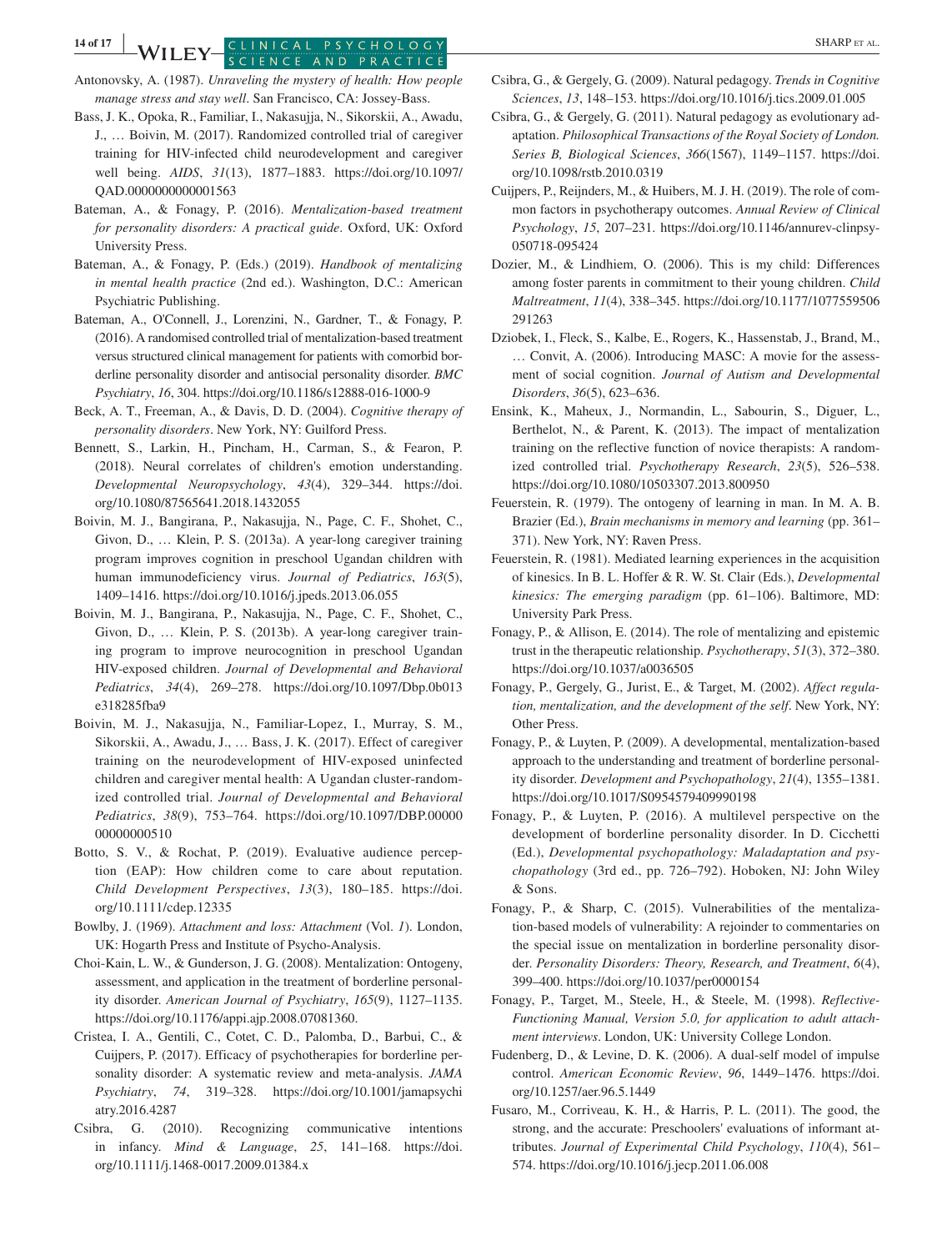- Gergely, G., & Csibra, G. (2003). Teleological reasoning in infancy: The naive theory of rational action. *Trends in Cognitive Sciences*, *7*, 287–292. [https://doi.org/10.1016/S1364-6613\(03\)00128-1](https://doi.org/10.1016/S1364-6613(03)00128-1)
- Harris, P. L., & Corriveau, K. H. (2011). Young children's selective trust in informants. *Philosophical Transactions of the Royal Society B: Biological Sciences*, *366*, 1179–1187. [https://doi.org/10.1098/](https://doi.org/10.1098/rstb.2010.0321) [rstb.2010.0321](https://doi.org/10.1098/rstb.2010.0321)
- Horvath, A. O., Del Re, A. C., Flückiger, C., & Symonds, D. (2011). Alliance in individual psychotherapy. In J. C. Norcross (Ed.), *Psychotherapy relationships that work: Evidence-based responsiveness* (2nd ed., pp. 25–69). New York, NY: Oxford University Press.
- Horz-Sagstetter, S., Mertens, W., Isphording, S., Buchheim, A., & Taubner, S. (2015). Changes in reflective functioning during psychoanalytic psychotherapies. *Journal of the American Psychoanalytic Association*, *63*(3), 481–509. [https://doi.org/10.1177/0003065115](https://doi.org/10.1177/0003065115591977) [591977](https://doi.org/10.1177/0003065115591977)
- Hutsebaut, J., Bales, D. L., Busschbach, J. J., & Verheul, R. (2012). The implementation of mentalization-based treatment for adolescents: A case study from an organizational, team and therapist perspective. *International Journal of Mental Health Systems*, *6*, 10. [https://doi.](https://doi.org/10.1186/1752-4458-6-10) [org/10.1186/1752-4458-6-10](https://doi.org/10.1186/1752-4458-6-10)
- Jeung, H., & Herpertz, S. C. (2014). Impairments of interpersonal functioning: Empathy and intimacy in borderline personality disorder. *Psychopathology*, *47*, 220–234. [https://doi.org/10.1159/00035](https://doi.org/10.1159/000357191) [7191](https://doi.org/10.1159/000357191)
- Josephs, L., Anderson, E., Bernard, A., Fatzer, K., & Streich, J. (2004). Assessing progress in analysis interminable. *Journal of the American Psychoanalytic Association*, *52*(4), 1185–1214. [https://](https://doi.org/10.1177/00030651040520041301) [doi.org/10.1177/00030651040520041301](https://doi.org/10.1177/00030651040520041301)
- Juffer, F., Bakermans-Kranenburg, M. J., & van IJzendoorn, M. H. (2008). *Promoting positive parenting: An attachment-based intervention*. New York, NY: Lawrence Erlbaum Associates/Taylor & Francis.
- Jurist, E. L. (2005). Mentalized affectivity. *Psychoanalytic Psychology*, *22*(3), 426–444.
- Karlsson, R., & Kermott, A. (2006). Reflective-functioning during the process in brief psychotherapies. *Psychotherapy*, *43*(1), 65–84. <https://doi.org/10.1037/0033-3204.43.1.65>
- Karterud, S. (2015). *Mentalization-based-group therapy (MBT-G): A theoretical, clinical, and research manual*. Oxford, UK: Oxford University Press.
- Karterud, S., Pedersen, G., Engen, M., Johansen, M. S., Johansson, P. N., Schluter, C., … Bateman, A. W. (2013). The MBT adherence and competence scale (MBT-ACS): Development, structure and reliability. *Psychotherapy Research*, *23*(6), 705–717. [https://doi.](https://doi.org/10.1080/10503307.2012.708795) [org/10.1080/10503307.2012.708795](https://doi.org/10.1080/10503307.2012.708795)
- Kazdin, A. E. (2007). Mediators and mechanisms of change in psychotherapy research. *Annual Review of Clinical Psychology*, *3*, 1–27. <https://doi.org/10.1146/annurev.clinpsy.3.022806.091432>
- Kernberg, O. F. (1984). *Severe personality disorders: Psychotherapeutic strategies*. New Haven, CT: Yale University Press.
- Kim, S. (2015). The mind in the making: Developmental and neurobiological origins of mentalizing. *Personality Disorders: Theory, Research, and Treatment*, *6*(4), 356–365. [https://doi.org/10.1037/](https://doi.org/10.1037/per0000102) [per0000102](https://doi.org/10.1037/per0000102)
- Kiraly, I., Csibra, G., & Gergely, G. (2013). Beyond rational imitation: Learning arbitrary means actions from communicative demonstrations. *Journal of Experimental Child Psychology*, *116*, 471–486. <https://doi.org/10.1016/j.jecp.2012.12.003>

 **|** SHARP et al. **15 of 17**

- Klein, P. S. (1984). Behavior of Israeli mothers toward infants in relation to infants perceived temperament. *Child Development*, *55*(4), 1212–1218.<https://doi.org/10.2307/1129990>
- Klein, P. S. (1991). Improving the quality of parental interaction with very low birth weight children: A longitudinal study using a Mediated Learning Experience model. *Infant Mental Health Journal*, *12*(4), 321–337. [https://doi.org/10.1002/1097-0355\(19912](https://doi.org/10.1002/1097-0355(199124)12:4%3C321:Aid-Imhj2280120406%3E3.0.Co;2-Z) [4\)12:4<321:Aid-Imhj2280120406>3.0.Co;2-Z](https://doi.org/10.1002/1097-0355(199124)12:4%3C321:Aid-Imhj2280120406%3E3.0.Co;2-Z)
- Klein, P. S. (1996). *Early intervention: Cross-cultural experiences with a mediational approach*. New York, NY: Routledge.
- Klein, P. S. (2001). *Seeds of hope: Twelve years of intervention in Africa*. Oslo, Norway: Unipub AS.
- Klein, P. S. (2014). *OMI Observing mediational interaction manual*. Unpublished manuscript.
- Klein, P. S., & Alony, S. (1993). Immediate and sustained effects of maternal mediating behaviors on young children. *Journal of Early Intervention*, *17*(2), 177–193. [https://doi.org/10.1177/1053815193](https://doi.org/10.1177/105381519301700208) [01700208](https://doi.org/10.1177/105381519301700208)
- Klein, P. S., Nir-Gal, O., & Darom, E. (2000). The use of computers in kindergarten, with or without adult mediation: Effects on children's cognitive performance and behavior. *Computers in Human Behavior*, *16*(6), 591–608. [https://doi.org/10.1016/S0747-5632\(00\)00027-3](https://doi.org/10.1016/S0747-5632(00)00027-3)
- Klein, P. S., & Rye, H. (2004). Interaction-oriented early intervention in Ethiopia: The MISC approach. *Infants and Young Children*, *17*(4), 340–354. <https://doi.org/10.1097/00001163-200410000-00007>
- Klein, P., Shohet, C., & Givon, D. (2017). A mediational intervention for sensitizing caregivers (MISC): A cross-cultural early intervention. In A. Abubakar, & F. J. R. van de Vijver (Eds.), *Handbook of applied developmental science in sub-Saharan Africa* (pp. 291– 312). New York, NY: Springer.
- Klein, P. S., Wieder, S., & Greenspan, S. I. (1987). A theoretical overview and empirical study of mediated learning experience: Prediction of preschool performance from mother-infant interaction patterns. *Infant Mental Health Journal*, *8*(2), 110–129. [https://](https://doi.org/10.1002/1097-0355(198722)8:2%3C110:Aid-imhj2280080204%3E3.0.Co;2-o) [doi.org/10.1002/1097-0355\(198722\)8:2<110:Aid-imhj228008](https://doi.org/10.1002/1097-0355(198722)8:2%3C110:Aid-imhj2280080204%3E3.0.Co;2-o) [0204>3.0.Co;2-o](https://doi.org/10.1002/1097-0355(198722)8:2%3C110:Aid-imhj2280080204%3E3.0.Co;2-o)
- Kruglanski, A. W., & Webster, D. M. (1996). Motivated closing of the mind: "Seizing" and "freezing". *Psychological Review*, *103*(2), 263– 283. <https://doi.org/10.1037/0033-295X.103.2.263>
- Lane, J. D., & Harris, P. L. (2015). The roles of intuition and informants' expertise in children's epistemic trust. *Child Development*, *86*(3), 919–926. <https://doi.org/10.1111/cdev.12324>
- Liszkowski, U., Carpenter, M., Henning, A., Striano, T., & Tomasello, M. (2004). Twelve-month-olds point to share attention and interest. *Developmental Science*, *7*(3), 297–307. [https://doi.](https://doi.org/10.1111/j.1467-7687.2004.00349.x) [org/10.1111/j.1467-7687.2004.00349.x](https://doi.org/10.1111/j.1467-7687.2004.00349.x)
- Luyten, P., & Blatt, S. J. (2011). Integrating theory-driven and empirically-derived models of personality development and psychopathology: A proposal for DSM V. *Clinical Psychology Review*, *31*(1), 52–68.<https://doi.org/10.1016/j.cpr.2010.09.003>
- Luyten, P., Campbell, C., Allison, E., & Fonagy, P. (2020). The Mentalizing Approach to Psychopathology: State of the Art and Future Directions. *Annual Review of Clinical Psychology*, *16*. <https://doi.org/10.1146/annurev-clinpsy-071919-015355>
- Marty, P., & De M'Uzan, M. (1963). La pensée opératoire. *Revue Française De Psychanalyse*, *27*(Suppl.), 1345–1356.
- Mascaro, O., & Sperber, D. (2009). The moral, epistemic, and mindreading components of children's vigilance towards deception.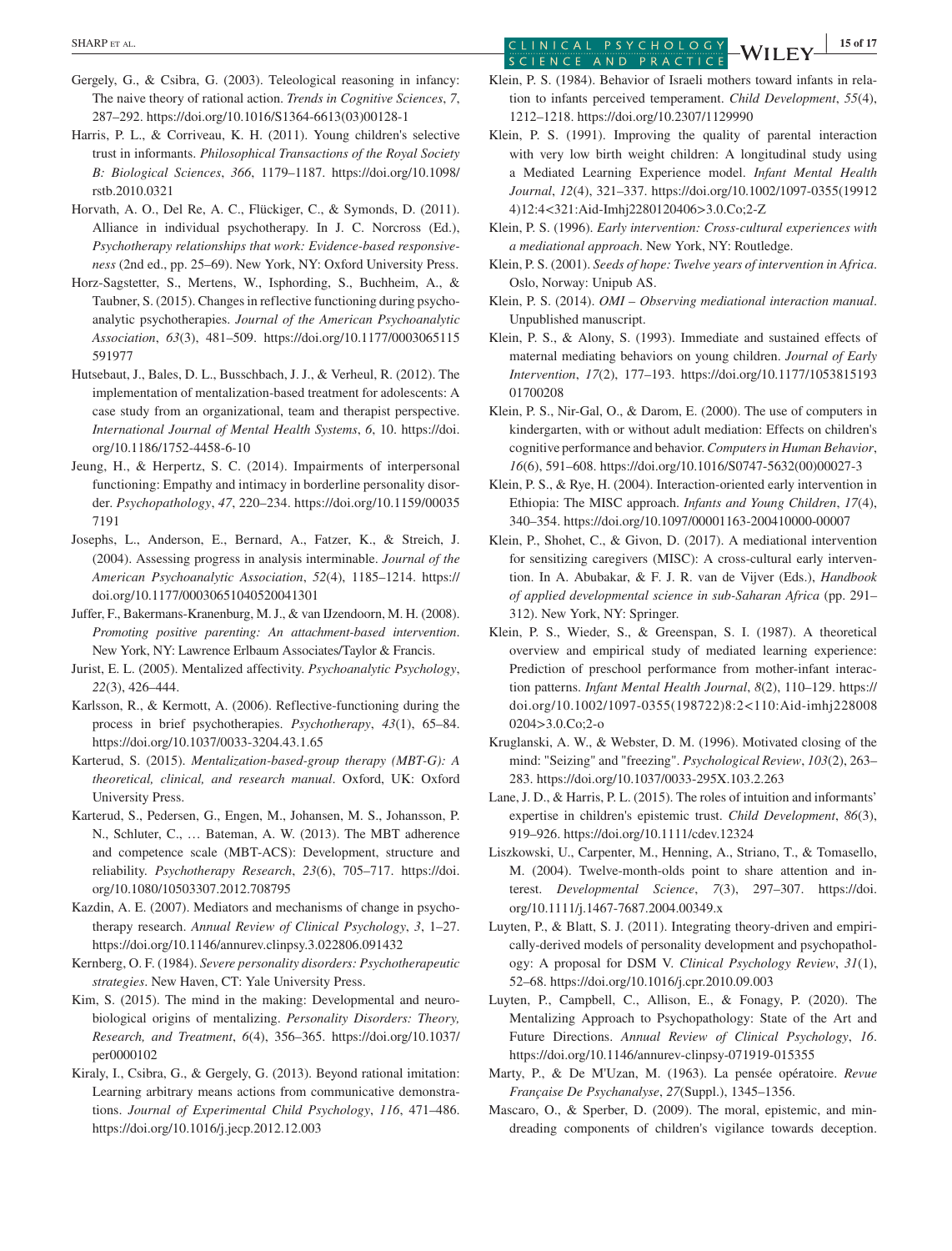*Cognition*, *112*(3), 367–380. [https://doi.org/10.1016/j.cogni](https://doi.org/10.1016/j.cognition.2009.05.012) [tion.2009.05.012](https://doi.org/10.1016/j.cognition.2009.05.012).

- Meins, E., Fernyhough, C., Fradley, E., & Tuckey, M. (2001). Rethinking maternal sensitivity: Mothers' comments on infants' mental processes predict security of attachment at 12 months. *Journal of Child Psychology and Psychiatry*, *42*(5), 637–648. [https://doi.](https://doi.org/10.1017/S0021963001007302) [org/10.1017/S0021963001007302](https://doi.org/10.1017/S0021963001007302)
- Mercier, H., & Sperber, D. (2017). *The enigma of reason: A new theory of human understanding*. London, UK: Allen Lane.
- Moller, C., Karlgren, L., Sandell, A., Falkenstrom, F., & Philips, B. (2017). Mentalization-based therapy adherence and competence stimulates in-session mentalization in psychotherapy for borderline personality disorder with co-morbid substance dependence. *Psychotherapy Research*, *27*(6), 749–765. [https://doi.](https://doi.org/10.1080/10503307.2016.1158433) [org/10.1080/10503307.2016.1158433](https://doi.org/10.1080/10503307.2016.1158433)
- Moss, E., Dubois-Comtois, K., Cyr, C., Tarabulsy, G. M., St-Laurent, D., & Bernier, A. (2011). Efficacy of a home-visiting intervention aimed at improving maternal sensitivity, child attachment, and behavioral outcomes for maltreated children: A randomized control trial. *Development and Psychopathology*, *23*(1), 195–210. [https://](https://doi.org/10.1017/S0954579410000738) [doi.org/10.1017/S0954579410000738](https://doi.org/10.1017/S0954579410000738)
- Oppenheim, D., Koren-Karie, N., & Sagi, A. (2001). Mothers' empathic understanding of their preschoolers' internal experience: Relations with early attachment. *International Journal of Behavioral Development*, *25*, 16–26.
- Robinson, P., Hellier, J., Barrett, B., Barzdaitiene, D., Bateman, A., Bogaardt, A., … Fonagy, P. (2016). The NOURISHED randomised controlled trial comparing mentalisation-based treatment for eating disorders (MBT-ED) with specialist supportive clinical management (SSCM-ED) for patients with eating disorders and symptoms of borderline personality disorder. *Trials*, *17*, 549. [https://doi.org/10.1186/](https://doi.org/10.1186/s13063-016-1606-8) [s13063-016-1606-8](https://doi.org/10.1186/s13063-016-1606-8)
- Rogers, C. R. (1961). *On becoming a person: A therapist's view of psychotherapy*. London, UK: Constable.
- Rousmaniere, T. (2017). *Deliberate practice for psychotherapists: A guide to improving clinical effectiveness*. New York, NY: Routledge.
- Shafto, P., Eaves, B., Navarro, D. J., & Perfors, A. (2012). Epistemic trust: Modeling children's reasoning about others' knowledge and intent. *Developmental Science*, *15*(3), 436–447. [https://doi.](https://doi.org/10.1111/j.1467-7687.2012.01135.x) [org/10.1111/j.1467-7687.2012.01135.x](https://doi.org/10.1111/j.1467-7687.2012.01135.x)
- Sharp, C. (2014). The social-cognitive basis of BPD: A theory of hypermentalizing. In C. Sharp, & J. L. Tackett (Eds.), *Handbook of borderline personality disorder in children and adolescents* (pp. 211–226). New York, NY: Springer.
- Sharp, C., & Fonagy, P. (2008). The parent's capacity to treat the child as a psychological agent: Constructs, measures and implications for developmental psychopathology. *Social Development*, *17*(3), 737–754.
- Sharp, C., Fonagy, P., & Goodyer, I. M. (2006). Imagining your child's mind: Psychosocial adjustment and mothers' ability to predict their children's attributional response styles. *British Journal of Developmental Psychology*, *24*, 197–214. [https://doi.](https://doi.org/10.1348/026151005x8269) [org/10.1348/026151005x8269](https://doi.org/10.1348/026151005x8269)
- Sharp, C., Fonagy, P., Goodyer, I. (Eds.) (2008). *Social cognition and developmental psychopathology*. Oxford, UK: Oxford University Press.
- Sharp, C., Shohet, D., Kulesz, P., Givon, C., Rani, K., Lenka, M., … Marais, L. (under review). *MISC: A year-long caregiver training program improves mental health outcomes in children orphaned by HIV/AIDS in South Africa*.
- Sharp, C., & Venta, A. (2012). Mentalizing problems in children and adolescents. In N. Midgley, & I. Vrouva (Eds.), *Minding the child: Mentalization-based interventions with children, young people and their families* (pp. 35–53). New York, NY: Routledge.
- Shuper Engelhard, E., Klein, P. S., & Yablon, Y. B. (2013). Quality of care at home and in daycare and social behaviour in early childhood. *Early Child Development and Care*, *184*(7), 1063–1074. [https://doi.](https://doi.org/10.1080/03004430.2013.842563) [org/10.1080/03004430.2013.842563](https://doi.org/10.1080/03004430.2013.842563)
- Slade, A. (2005). Parental reflective functioning: An introduction. *Attachment and Human Development*, *7*(3), 269–281. [https://doi.](https://doi.org/10.1080/14616730500245906) [org/10.1080/14616730500245906](https://doi.org/10.1080/14616730500245906)
- Slade, A., Holland, M. L., Ordway, M. R., Carlson, E. A., Jeon, S., Close, N., … Sadler, L. S. (2020). Minding the Baby®: Enhancing parental reflective functioning and infant attachment in an attachment-based, interdisciplinary home visiting program. *Development and Psychopathology*, *32*(1), 123–137. [https://doi.org/10.1017/](https://doi.org/10.1017/S0954579418001463) [S0954579418001463](https://doi.org/10.1017/S0954579418001463)
- Slade, A., Sadler, L., De Dios-Kenn, C., Webb, D., Currier-Ezepchick, J., & Mayes, L. (2005). Minding the baby: A reflective parenting program. *Psychoanalytic Study of the Child*, *60*, 74–100.
- Sperber, D., Clement, F., Heintz, C., Mascaro, O., Mercier, H., Origgi, G., & Wilson, D. (2010). Epistemic vigilance. *Mind and Language*, *25*(4), 359–393.<https://doi.org/10.1111/j.1468-0017.2010.01394.x>
- Suchman, N. E., DeCoste, C. L., McMahon, T. J., Dalton, R., Mayes, L. C., & Borelli, J. (2017). Mothering from the inside out: Results of a second randomized clinical trial testing a mentalization-based intervention for mothers in addiction treatment. *Development and Psychopathology*, *29*, 617–636. [https://doi.org/10.1017/S0954](https://doi.org/10.1017/S0954579417000220) [579417000220](https://doi.org/10.1017/S0954579417000220)
- Suchman, N. E., Rosenberger, P., & DeCoste, C. (2010). *The revised MIO/PE therapist adherence rating scale and coding procedures manual*. New Haven, CT: Yale University School of Medicine.
- Talia, A., Miller-Bottome, M., & Daniel, S. I. (2017). Assessing attachment in psychotherapy: Validation of the patient attachment coding system (PACS). *Clinical Psychology and Psychotherapy*, *24*, 149– 161. <https://doi.org/10.1002/cpp.1990>
- Tauzin, T., & Gergely, G. (2019). Variability of signal sequences in turn-taking exchanges induces agency attribution in 10.5-mo-olds. *Proceedings of the National Academy of Sciences*, *116*(31), 15441– 15446.<https://doi.org/10.1073/pnas.1816709116>
- Tennie, C., Call, J., & Tomasello, M. (2009). Ratcheting up the ratchet: On the evolution of cumulative culture. *Philosophical Transactions of the Royal Society of London, Series B: Biological Sciences*, *364*, 2405–2415.<https://doi.org/10.1098/rstb.2009.0052>
- Tomasello, M. (2018). How children come to understand false beliefs: A shared intentionality account. *Proceedings of the National Academy of Sciences of the United States of America*, *115*(34), 8491–8498. <https://doi.org/10.1073/pnas.1804761115>
- Tzuriel, D. (1999). Parent-child mediated learning interactions as determinants of cognitive modifiability: Recent research and future directions. *Genetic Social and General Psychology Monographs*, *125*, 109–156.
- Vouloumanos, A., & Waxman, S. (2014). Listen up! Speech is for thinking during infancy. *Trends in Cognitive Sciences*, *18*, 642–646. <https://doi.org/10.1016/j.tics.2014.10.00125457376>
- Vygotsky, L. S. (1978). *Mind in society*. Cambridge, MA: Harvard University Press.
- Wampold, B. E. (2015). How important are the common factors in psychotherapy? An update. *World Psychiatry*, *14*(3), 270–277. [https://](https://doi.org/10.1002/wps.20238) [doi.org/10.1002/wps.20238](https://doi.org/10.1002/wps.20238)